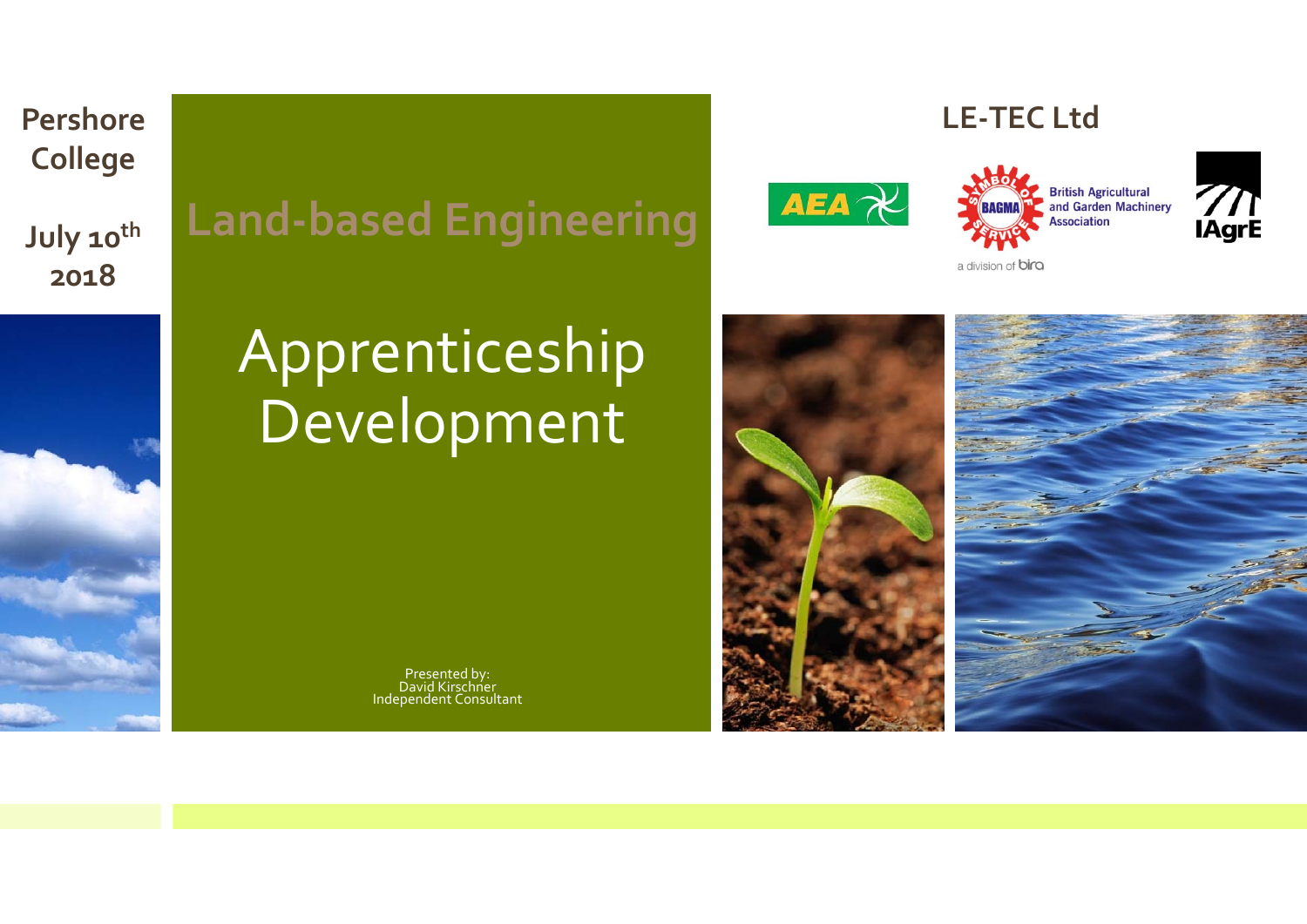## **Introduction**

#### **David KirschnerSpeaking to you on behalf of**

#### **LE-TEC Ltd**

#### **The Land-based Engineering -Training & Education Committee**

info@letec.co.uk







2July 22, <sup>2012</sup> Footer text here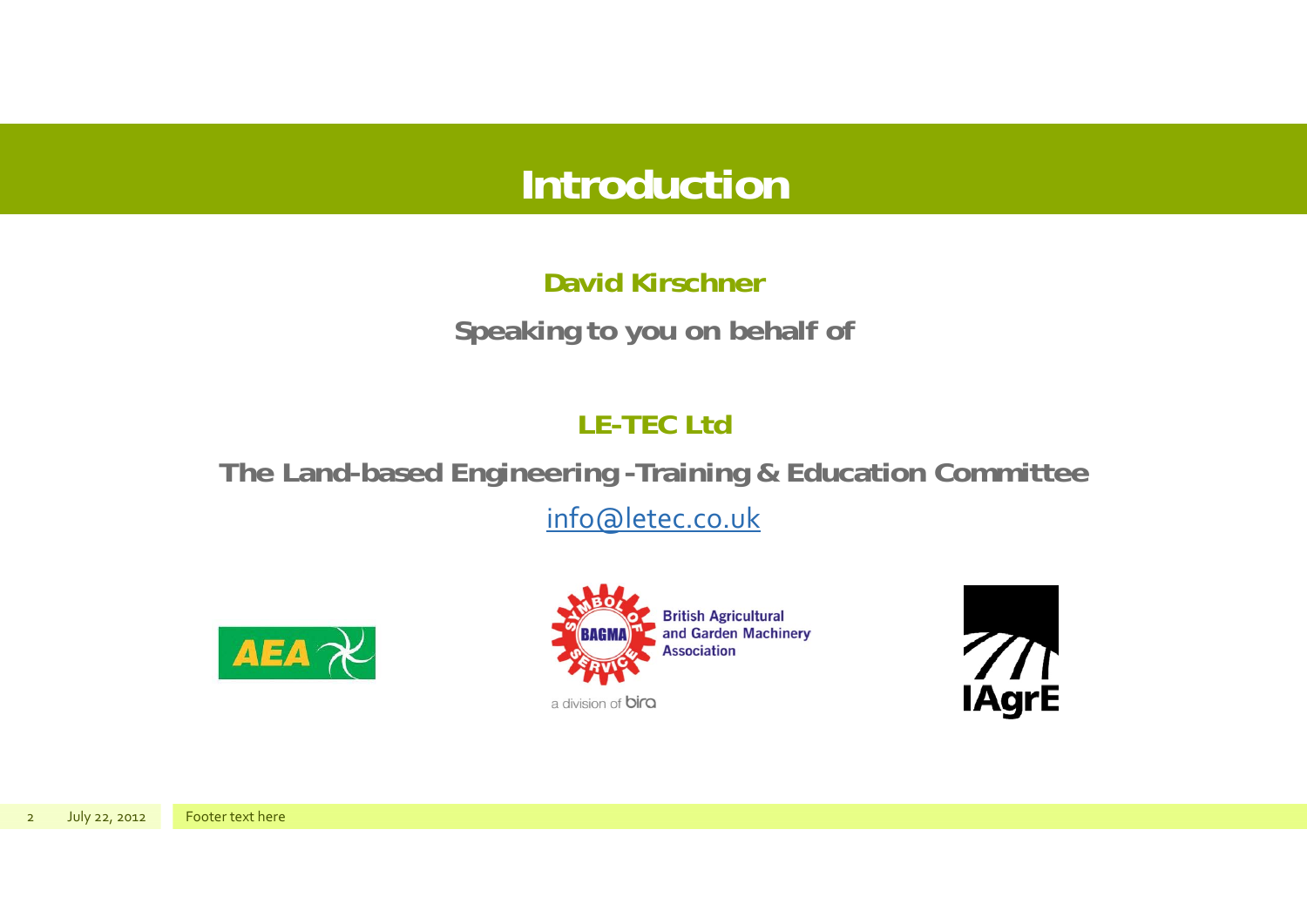#### **Introduction**

#### **Who is David Kirschner? What**

- 52 years of industry experience
- Born and raised on a farm
- Started in this industry as an apprentice
- Area service technician
- Service manager and dealership director
- Technical Director of premium tractor importing company
- UK After-Sales Manager for a multi national tractor manufacturer
- Independent Consultant to the Land-based Engineering industry
- Author of the LBE apprenticeships

#### **does he know?**

- Nothing happens unless we make it happen!
- No company or person can address the industry challenges alone
- For apprenticeships to be a success young people and employers with the right attitude are required
- That it is essential for training providers and employers to work closer together to achieve success
- Logic and government policy don't go hand in hand.
- That we don't have to accept the above point
- That the Land-based Engineering sector will always engineer solutions.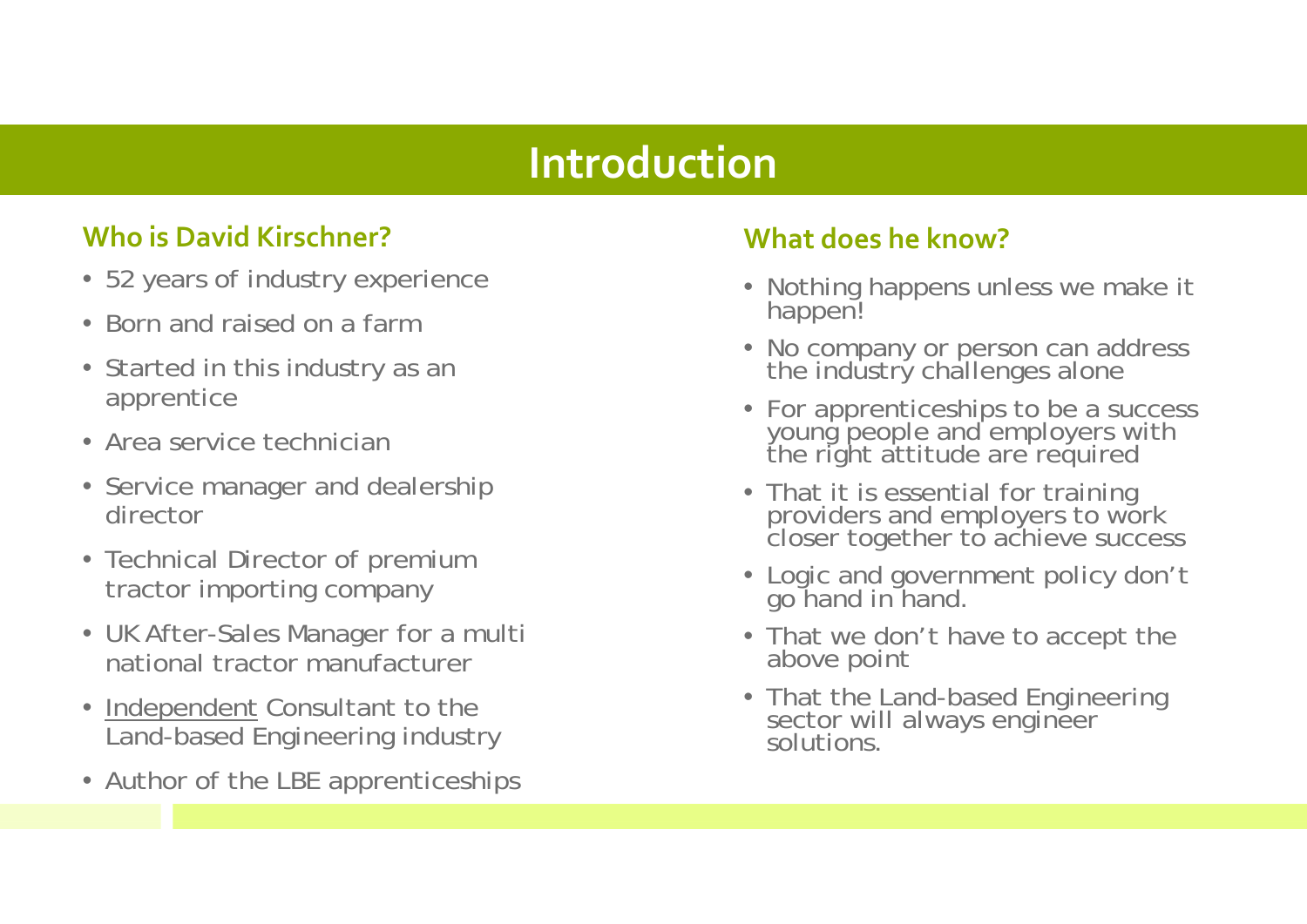### **The Industry Challenges**

- Engineering in the UK is facing a recruitment crisis!
- Engineering UK predicts that **203,000** people with Level 3 and above engineering skills will be required year on year until 2024.
- That equates to**1.2 million** engineers by 2024
- Our industry employs approx **30,000** people and its miniscule compared to other engineering sectors!
- All engineering sectors are chasing the same apprentices that we desperately need.
- There are just not enough candidates to meet the demand!
- Land-based Engineering and Plant & Construction touches everybody's lives in some way. The food we eat! The sports we follow! The water we drink! The country's infra structure and all those tractors that hold us up on the road.
- But still young people have no idea what our industry does or the career opportunities that it offers!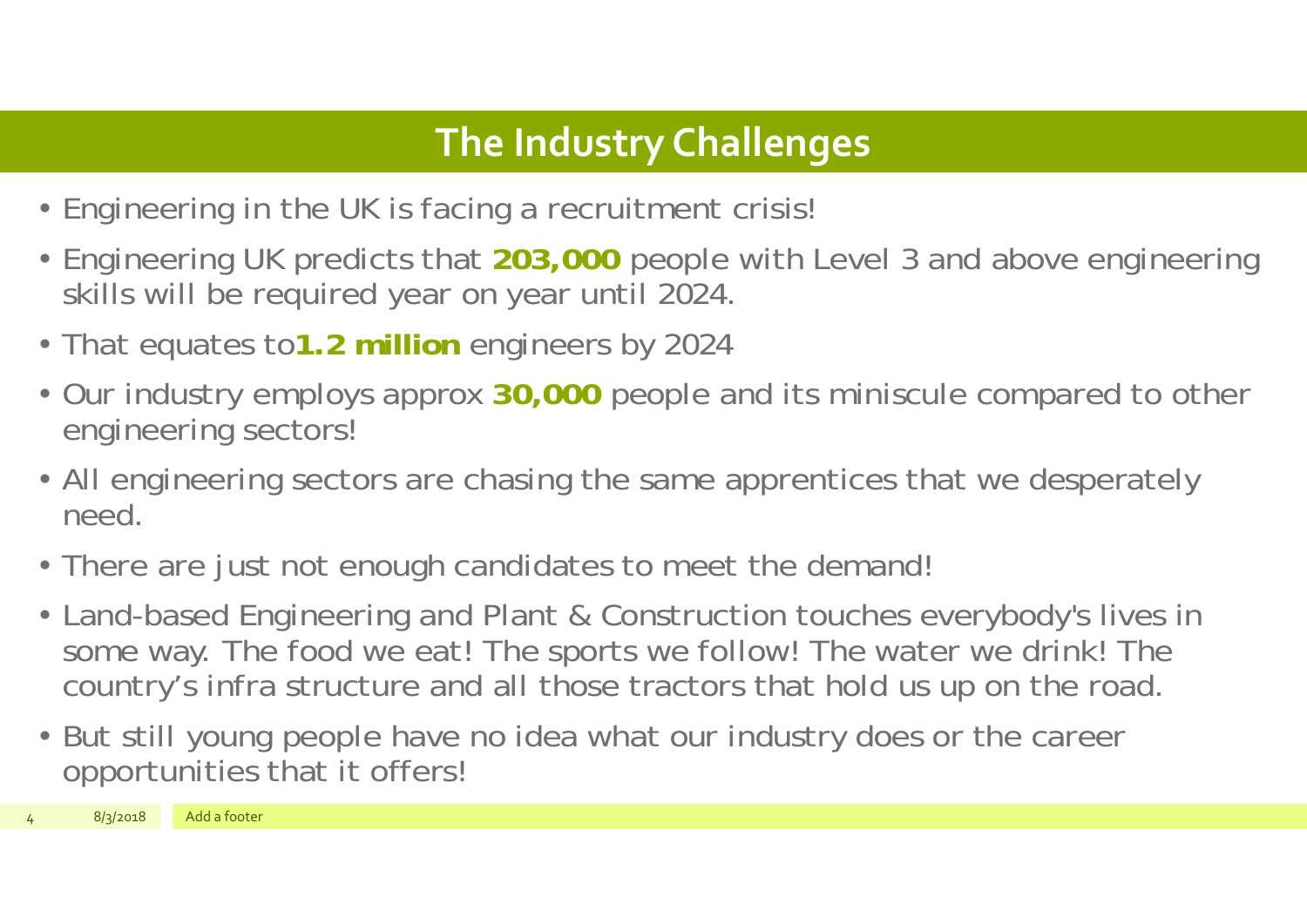#### **So What Are You Going to do about it?**

1. Nothing! Ignore that the problem exists

2. Recognise the problem and hope it goes away

3. Seize the opportunity to start working together on an industry solution?





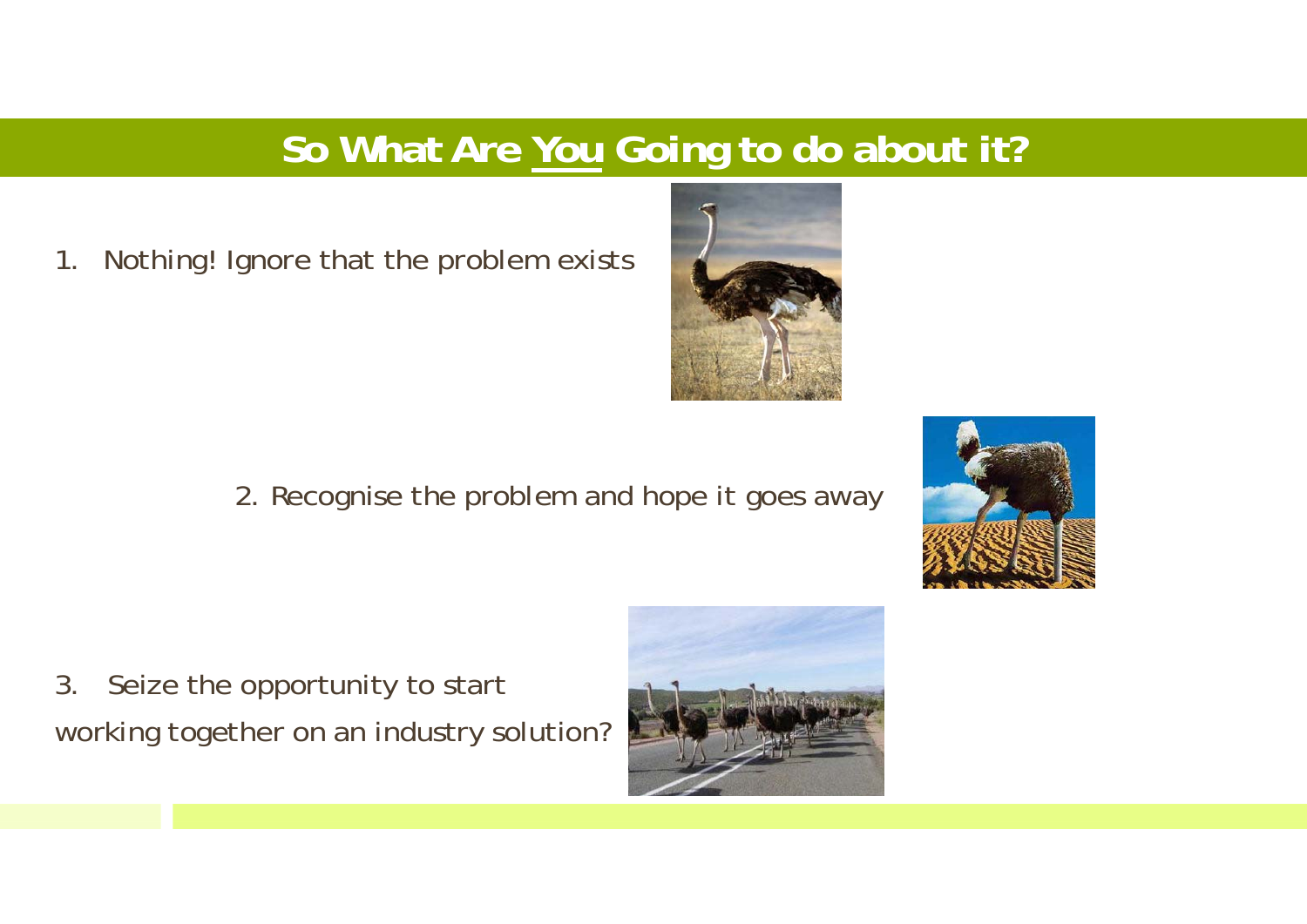#### **What We all need to Do**

- Increase the awareness and perception of the Land-based Engineering industry.
- Promote Land-based Engineering careers and apprenticeships as a worthy alternative to a university education
- Ensure our industry apprenticeships are delivered to the highest standards.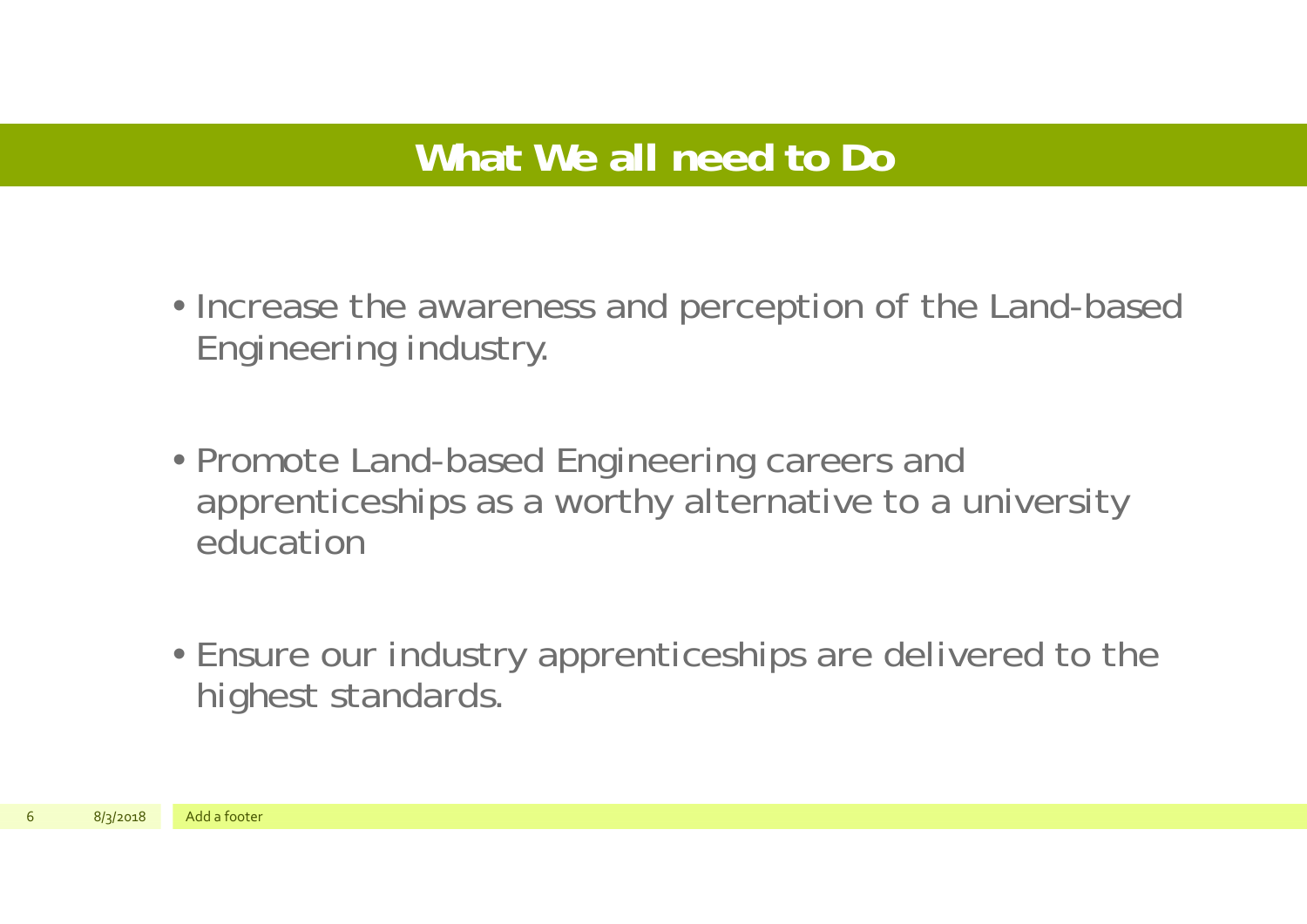#### **Understanding the Challenges**

- The country's population is migrating to urban living
- The number of farms has decreased
- The number of people employed in the countryside has decreased
- Potentially there are 7 generations who have become relatively disconnected from the countryside
- The visibility and awareness of our industry is at an all time low

| Year | Countryside | <b>Urban</b> |
|------|-------------|--------------|
| 1851 | 50%         | 50%          |
| 1891 | 28%         | 72%          |
| 2018 | 18%         | 82%          |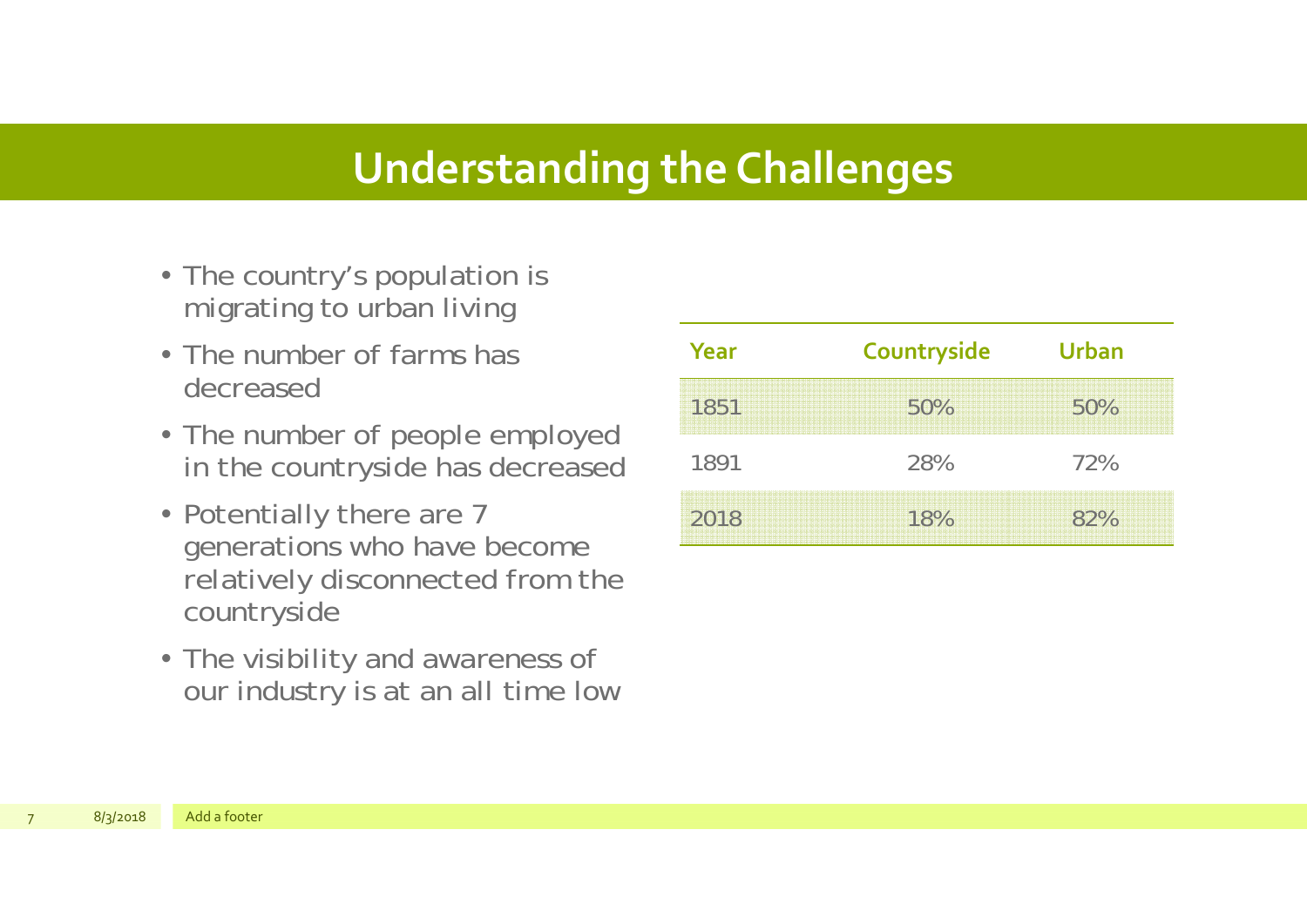#### **A Little Insight**

- A LEAF survey of **adults** reveals;
- 26% did not know that milk comes from a cow
- 23% did not know that bacon comes from pigs
- 22% did not know that eggs came from chickens!
- The British Nutrition Foundation surveyed 27,500 children revealing approx. 33% thought;
- Cheese came from plants
- Tomatoes grow underground
- Fish fingers are made of chicken.
- What chance is there that school leavers know about Land-based Engineering and its career opportunities?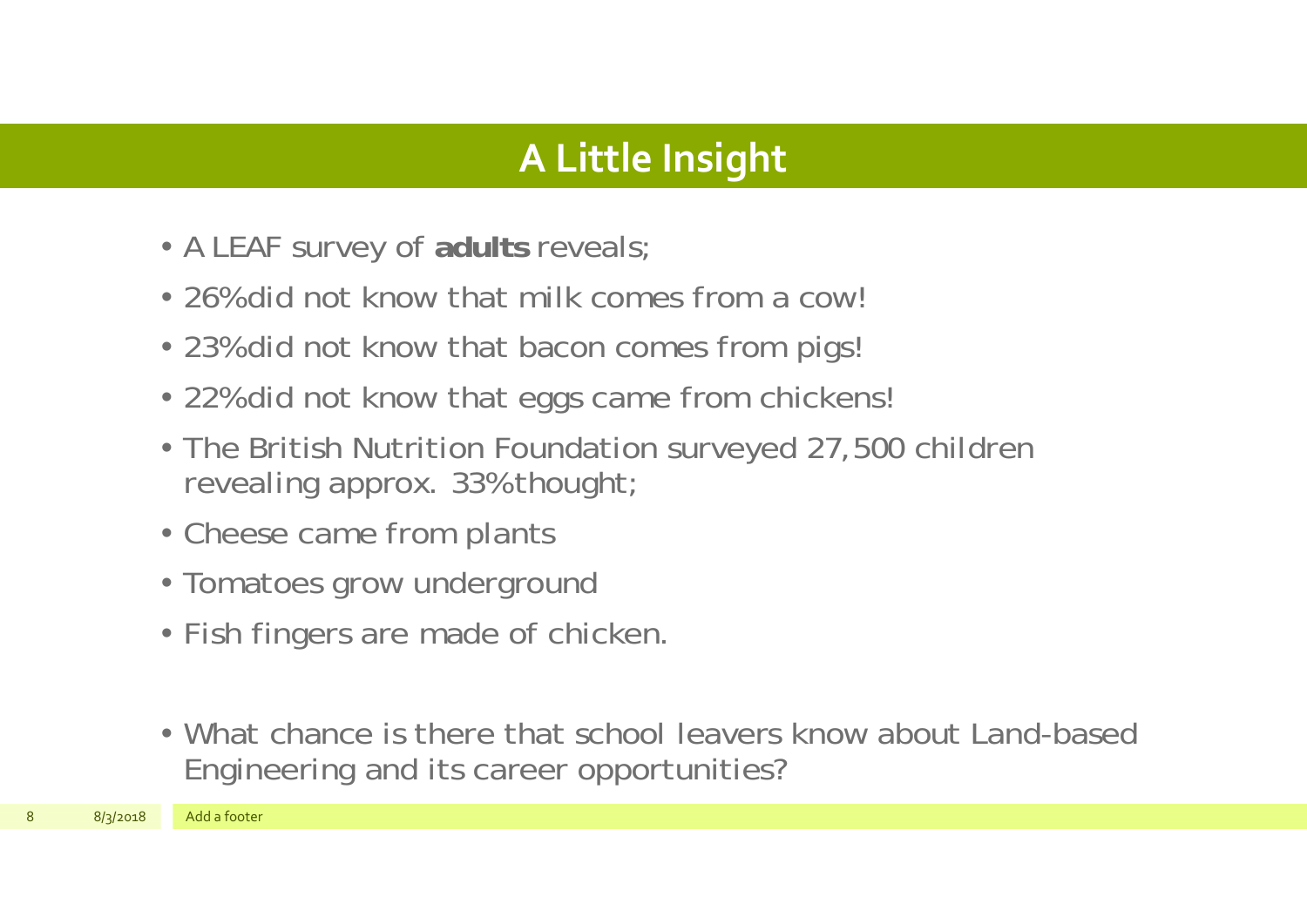### **Why Land-based Engineering Needs to Act Now**

- The diverse blend of knowledge and skills required by Land-based Engineers is not readily available in the marketplace!
	- The Technology in Land-based Engineering is developing exponentially but our products still can't repair themselves!
		- A new breed of techno savvy specialists is required to compliment our existing technicians .
		- Maintaining provision of service support is essential to the economy, customers and industry alike.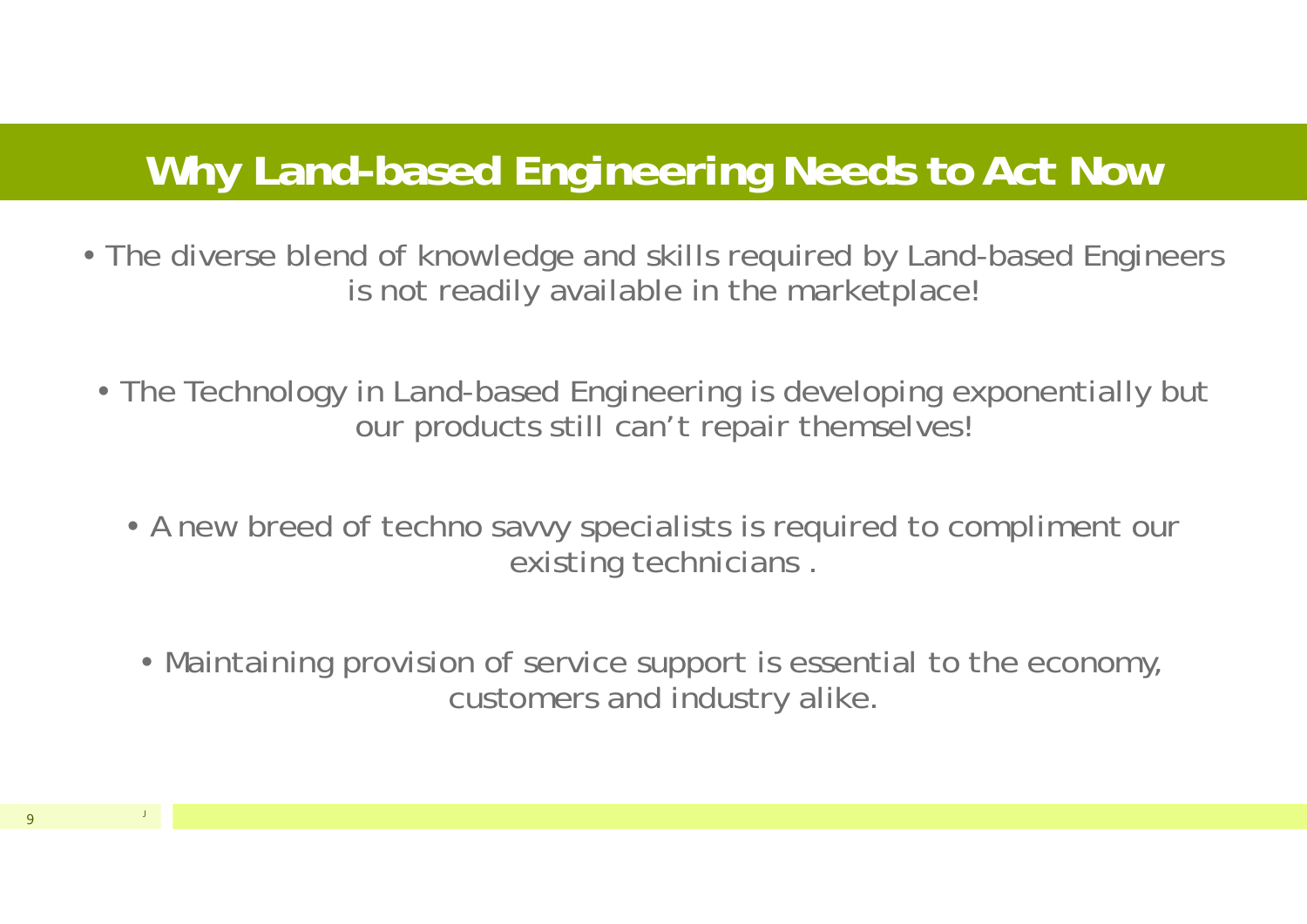## **The Scope of The Land-based Engineer's Knowledge**

## The industry challenge; To develop tomorrows technicians at the same speed



as the product





Other manufacturers products are available!

Foo tertex tt 10

July 22, <sup>2012</sup>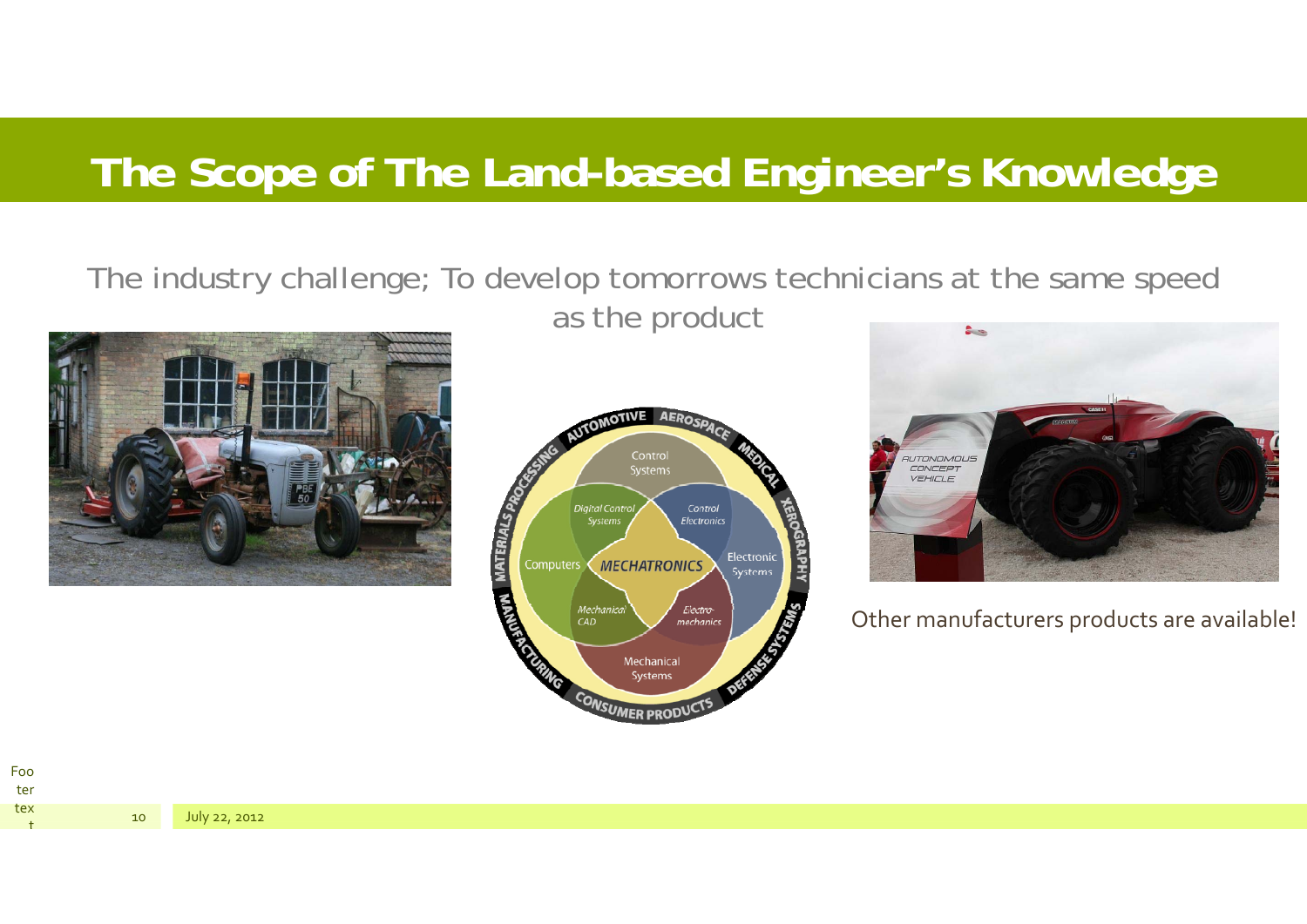**So where do the future Land-based Engineers come from?**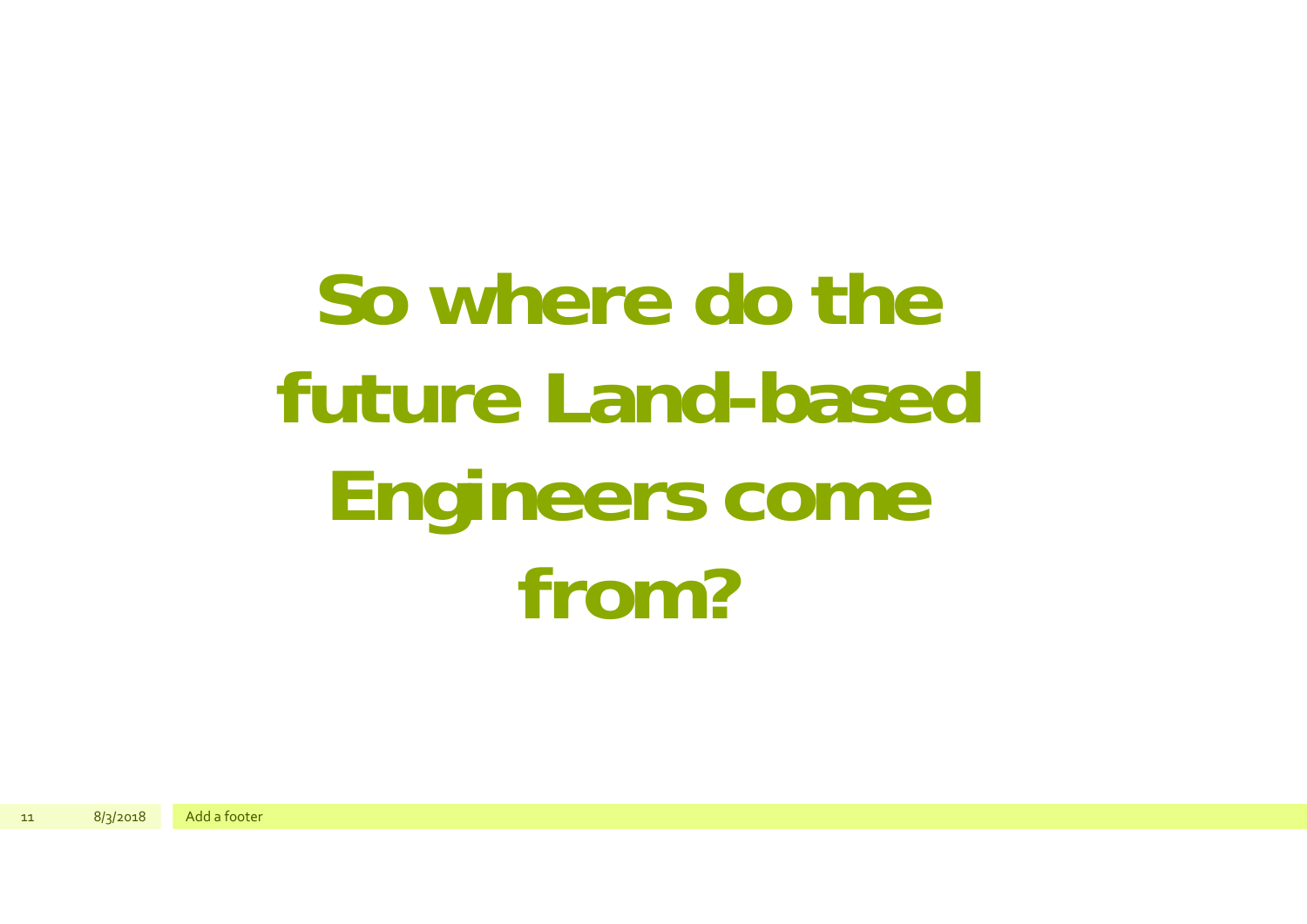

**As an Industry we have to grow our own replacement workforce**

- •Apprenticeships have been around since the 14<sup>th</sup> century traditionally producing the finest professionals in the world.
- There is no substitute for work-based learning!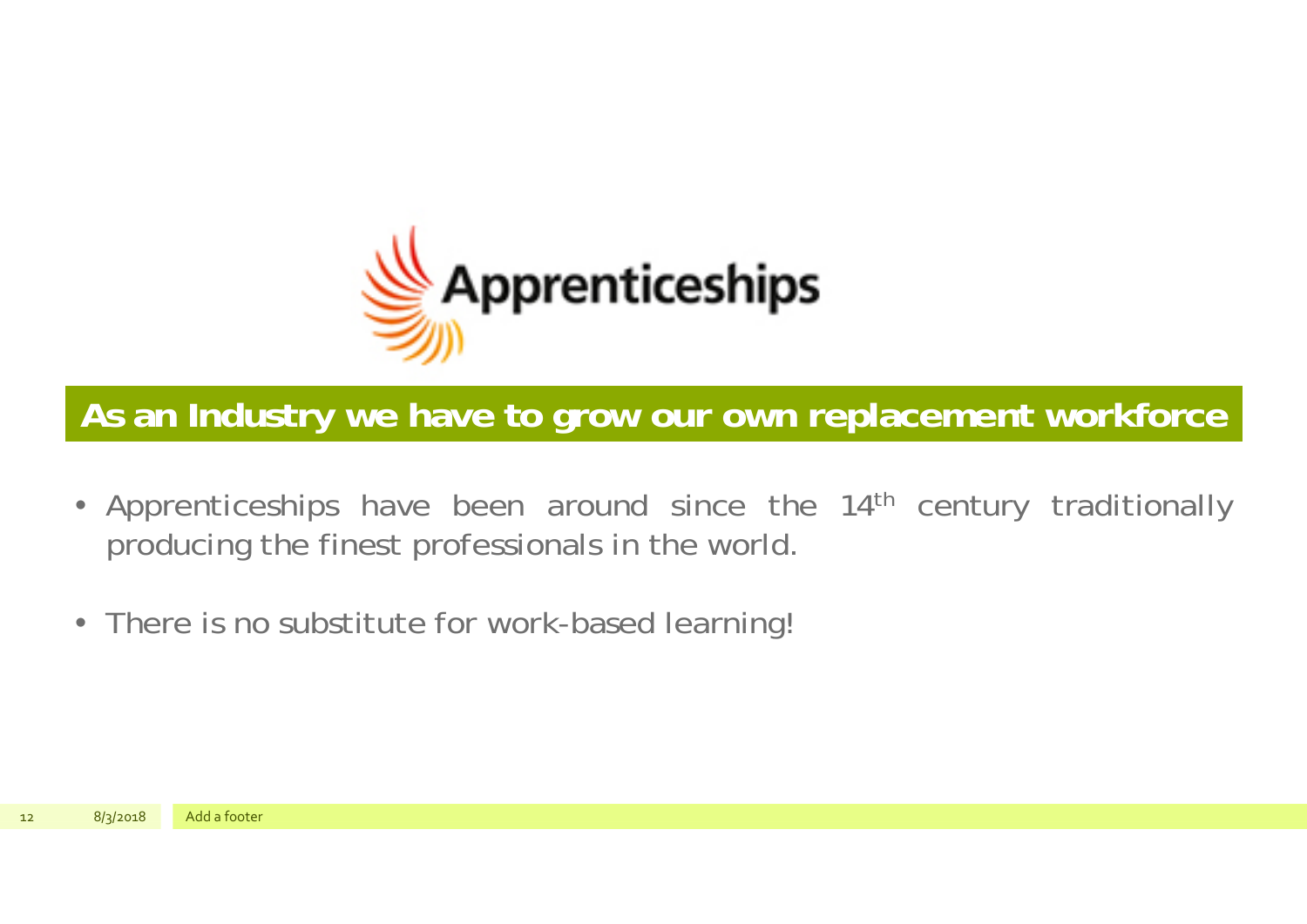



#### **TrailblazerApprenticeships**

**Apply to England Only!**

**Scotland, Ireland andWales will continue to deliver the existing framework apprenticeships**

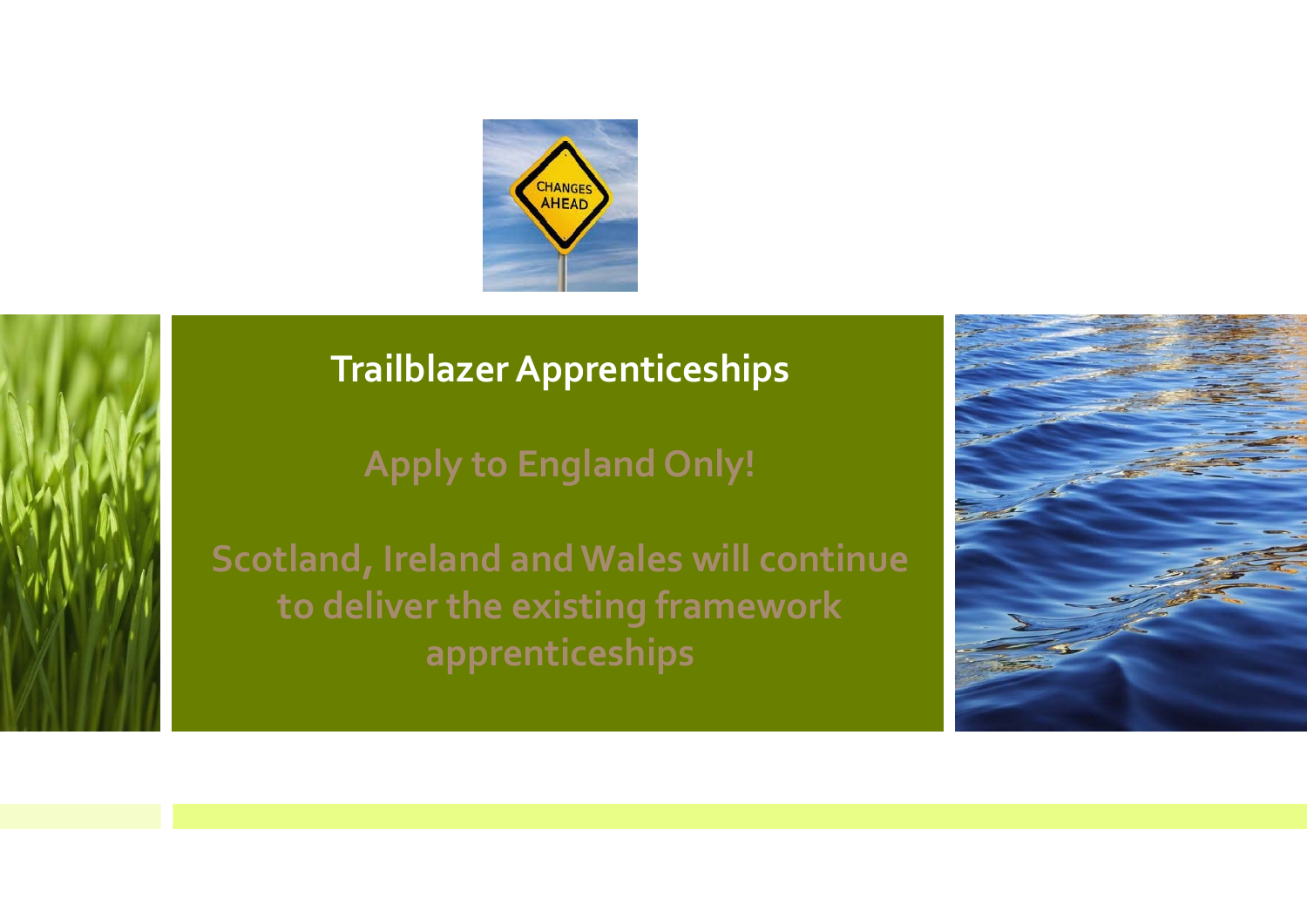### **Land‐based EngineeringTrailblazerApprenticeships**

Land-based Engineering has two approved Trailblazer apprenticeships

- **Level 2 LBSE 'Service Engineer' Apprentice (18 – 24 months)**
- **Level 3 LBSE 'Technician' Apprentice (36 – 48 months)**
- All you need to know about each Trailblazer is outlined in two documents
- **The Apprenticeship Standard**
- $\frac{1}{2}$ **The Apprenticeship Assessment Plan**
- Standards and Assessment Plans must be approved and published by the Institute of Apprentices (IfA) otherwise no apprenticeship
- All Trailblazer apprenticeship documents can be viewed on the IfA website **www.instituteforapprentices.org**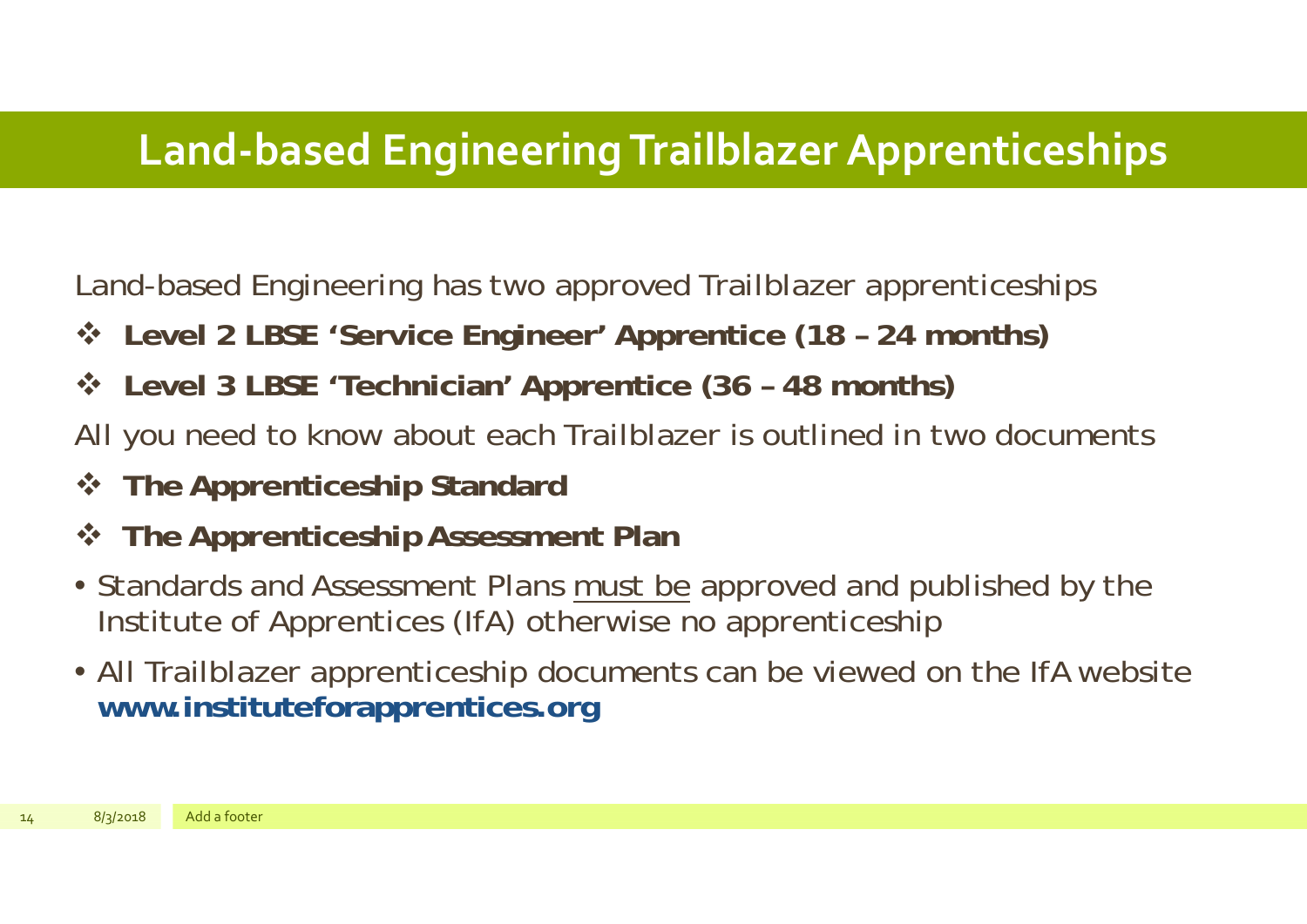#### **The Governments Review of Apprenticeships began with The Richard Report 27th November 2012**

#### Since the Richard Report 4 government departments have handled apprenticeships

- BIS (Business Innovation & Skills)
- SFA (Skills Funding Agency)
- Department for Educatior
- Institute for Apprenticeships (IfA) 2017

#### Since the Richard Report there have been 5 Ministers responsible for Apprenticeships

- John Hayes MP 2012 2013
- Mathew Hancock MP 2013 14
- Nicholas Boles MP 2014 16
- The Right Honourable Robert Halfon MP 2016
- Anne Milton MP June 2017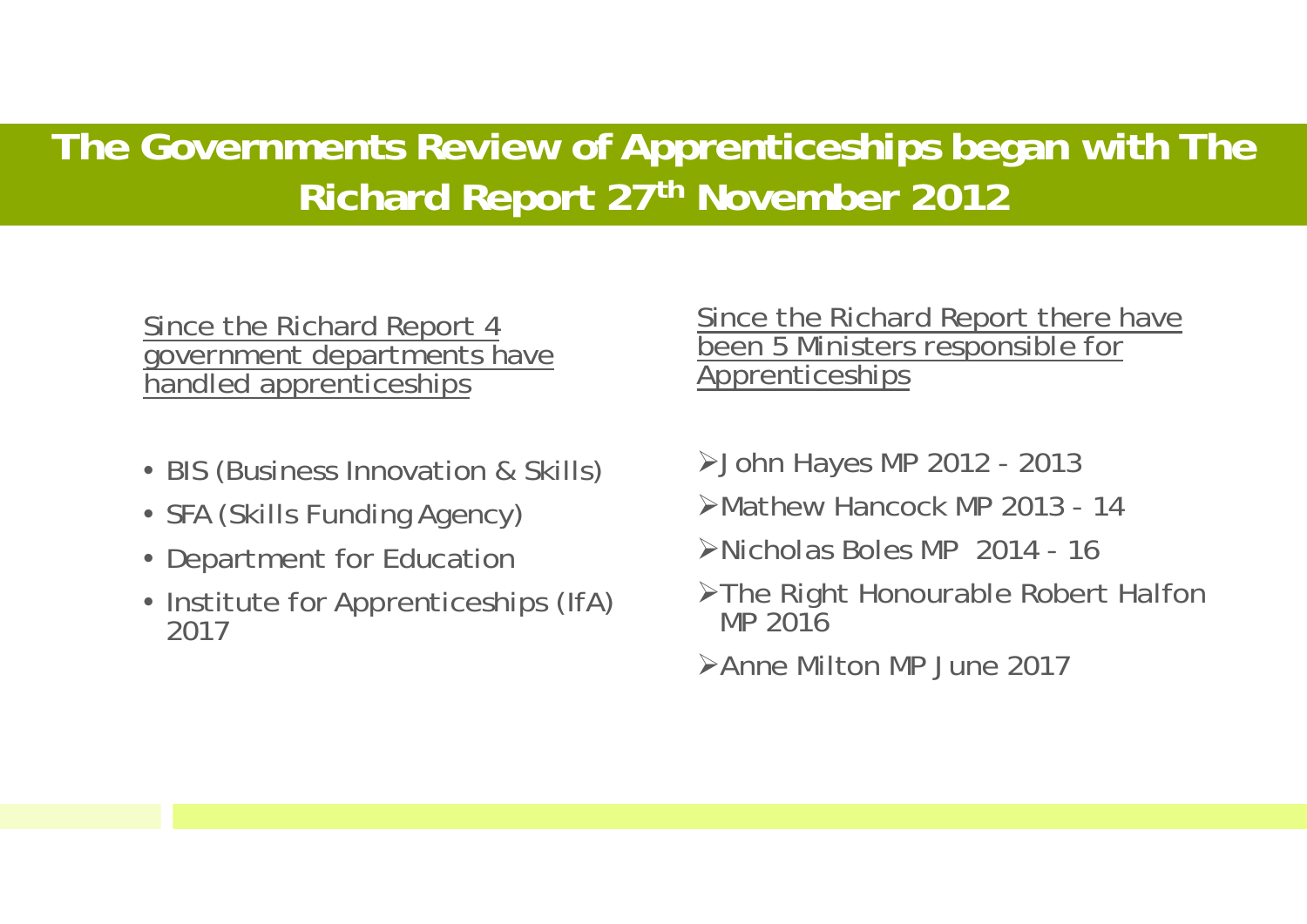#### **Land‐based Engineering Involvement With Trailblazers**

- LE-TEC became involved in 2013 (Phase 2) of Trailblazers
- Service Engineer and Technician <u>Standards</u> wrapped around qualifications written and approved Nov 2014
- Service Engineer and Technician <u>Assessment</u> Plans Approved 30<sup>th</sup> Oct 2015
- Service Engineer and Technician Standards amended to include Construction and Plant Approved 16<sup>th</sup> December 2016
- March 23<sup>rd</sup> 2017 updated Service Engineer and Technician Assessment Plans submitted and rejected
- The IfA mandated that qualifications were **removed** from our standards and advised that the level 2 standard was to be withdrawn. Qualifications withdrawn, Level 2 appeal won!
- The assessment plans and standards were then rewritten a further 2 times and underwent a funding review before finally being accepted and published in 2018
- The Land-based Engineering industry recommends but cannot mandate that a qualification is delivered within the Land-based Engineering apprenticeships
- The cost to LE-TEC so far has been in excess of £60,000 and its not finished yet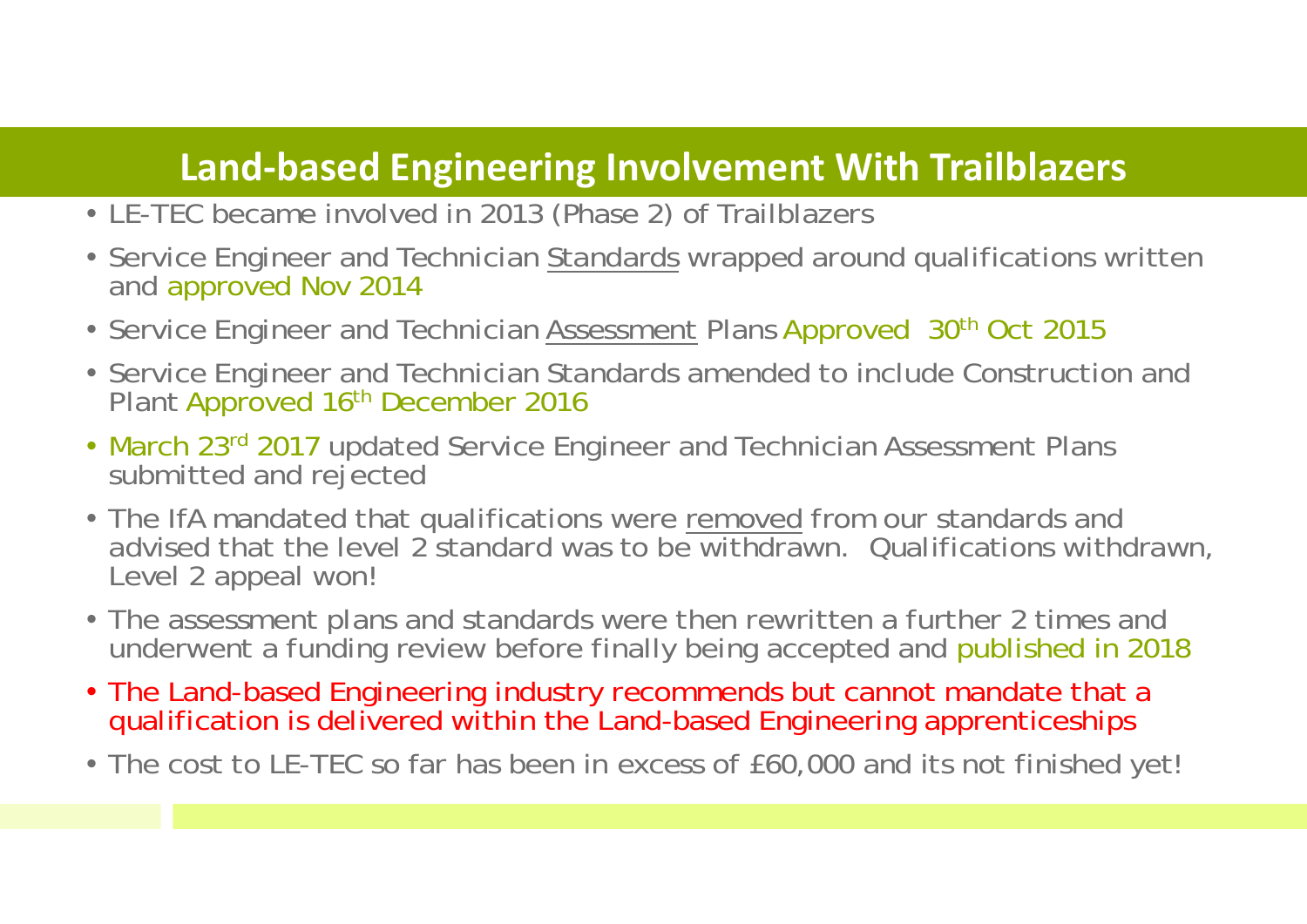### **Land‐based EngineeringTrailblazers are for?**

- Agricultural Engineers
- Outdoor Power Equipment Engineers
- Forestry Equipment Engineers
- Fixed Plant and Equipment **Engineers**
- Construction and Plant Engineers
- The Hire Industry
- Farm Mechanics
- Contractor's mechanics
- Golf Club mechanics
- Milking equipment Engineers
- Any engineering sector requiring the underpinning skills and knowledge that our apprenticeship delivers
- So who can be an apprentice?
- Just about anybody, you don't have to be a 16–19 year old school leaver
- Apprentices could be existing staff in the business who need upskilling.
- Those transferring from another industry
- Age is not a limiting factor
- Check with your training provider that the upskilling meets the requirements of an apprenticeship.
- The minimum apprenticeship length = 1 year 1 day of which 20% must be 'Off the job training'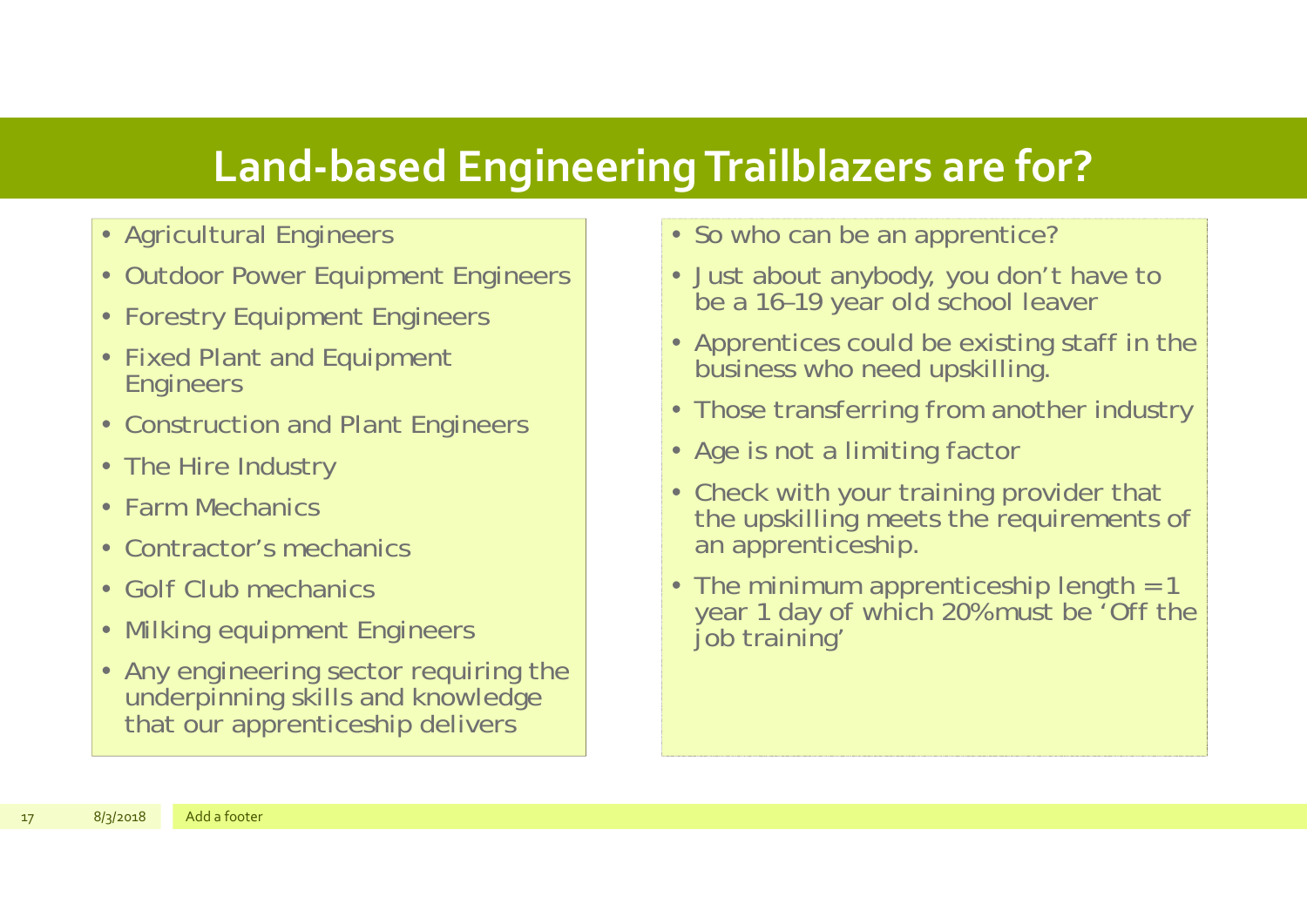## **Apprenticeship Changes**

| The Old Apprenticeship<br>Framework                                             | New Trailblazer Apprenticeship<br><b>Standards</b>                              |  |  |  |  |  |
|---------------------------------------------------------------------------------|---------------------------------------------------------------------------------|--|--|--|--|--|
| • Funded from central Government<br>(Present cost £1.5 billion)                 | • Funded by the Employer Levy (Estimated cost by 2020 £3 billion)               |  |  |  |  |  |
| • Government pay training providers a low                                       | • Employers negotiate a delivery price and                                      |  |  |  |  |  |
| fixed funding amount                                                            | may be asked to contribute to cost.                                             |  |  |  |  |  |
| • Employers are unaware of the                                                  | • Employers enter into a contract with the                                      |  |  |  |  |  |
| apprenticeship cost.                                                            | training provider who deliver the learning                                      |  |  |  |  |  |
| • Apprentices assessed on programme                                             | • Apprentices undergo an end point<br>assessment to establish that they are fit |  |  |  |  |  |
| • Learning is a tick box exercise                                               | for purpose. (EPA)                                                              |  |  |  |  |  |
| • Apprenticeships cannot be failed                                              | • Apprenticeships are graded Fail-Pass -                                        |  |  |  |  |  |
| • Any learning programme can be labelled as                                     | Merit - Distinction                                                             |  |  |  |  |  |
| an apprenticeship                                                               | • An apprenticeships now has to be                                              |  |  |  |  |  |
| • Apprenticeship framework funding will be<br>withdrawn in April 2020? Perhaps! | government approved 'no approval no<br>apprenticeship'                          |  |  |  |  |  |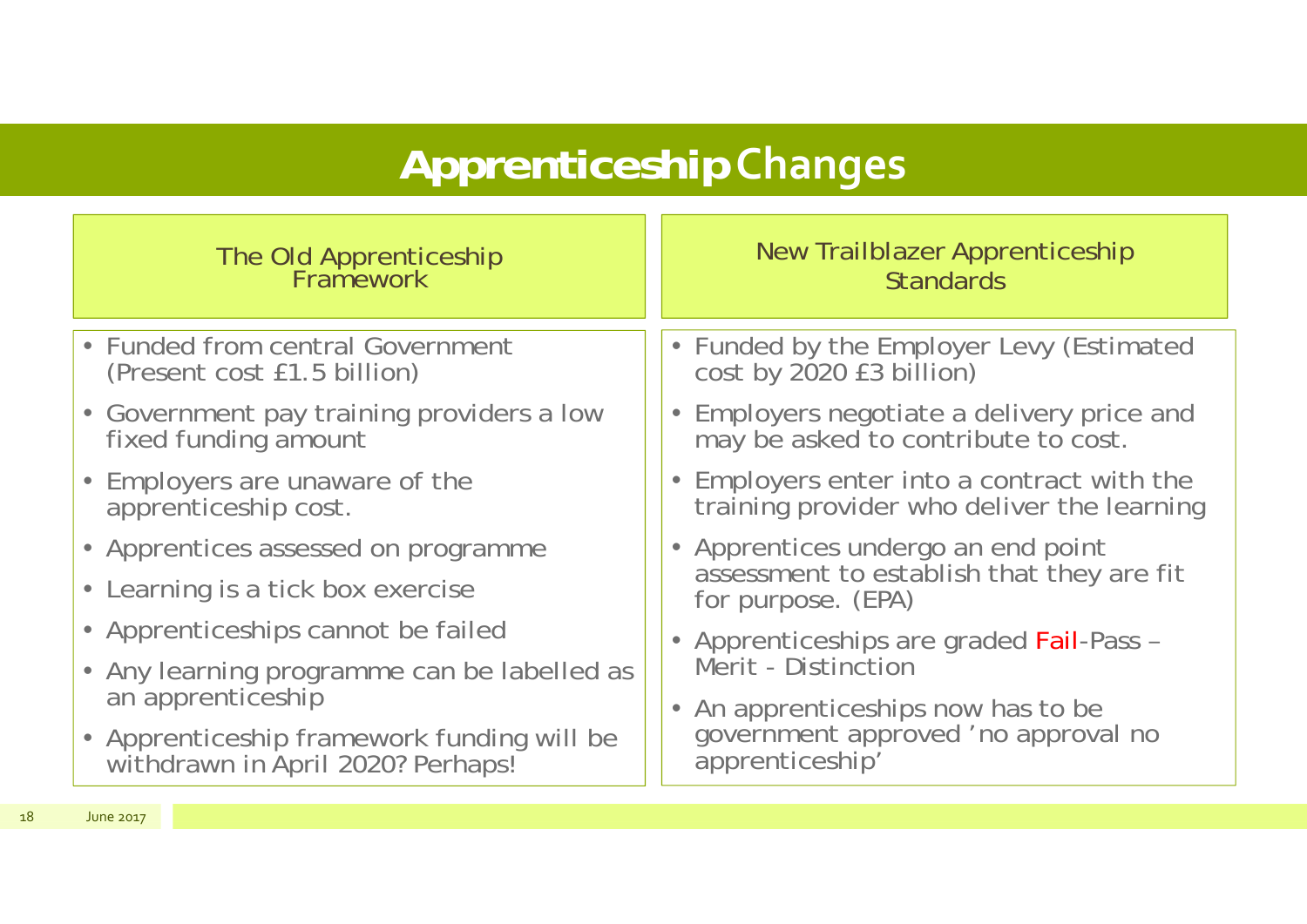## **TheApprenticeship Partnership**



The apprentices success will depend upon;

- • A clear understanding of the Roles and Responsibilities of each party
- $\bullet$  Close cooperation between employer and training provider is essential
- • Selecting the right person for the right apprenticeship
- Good communication
- • Understanding the standards and assessment plans
- • The apprentice's achievement of mandatory English and Maths requirements
- •Successful completion of all of the assessments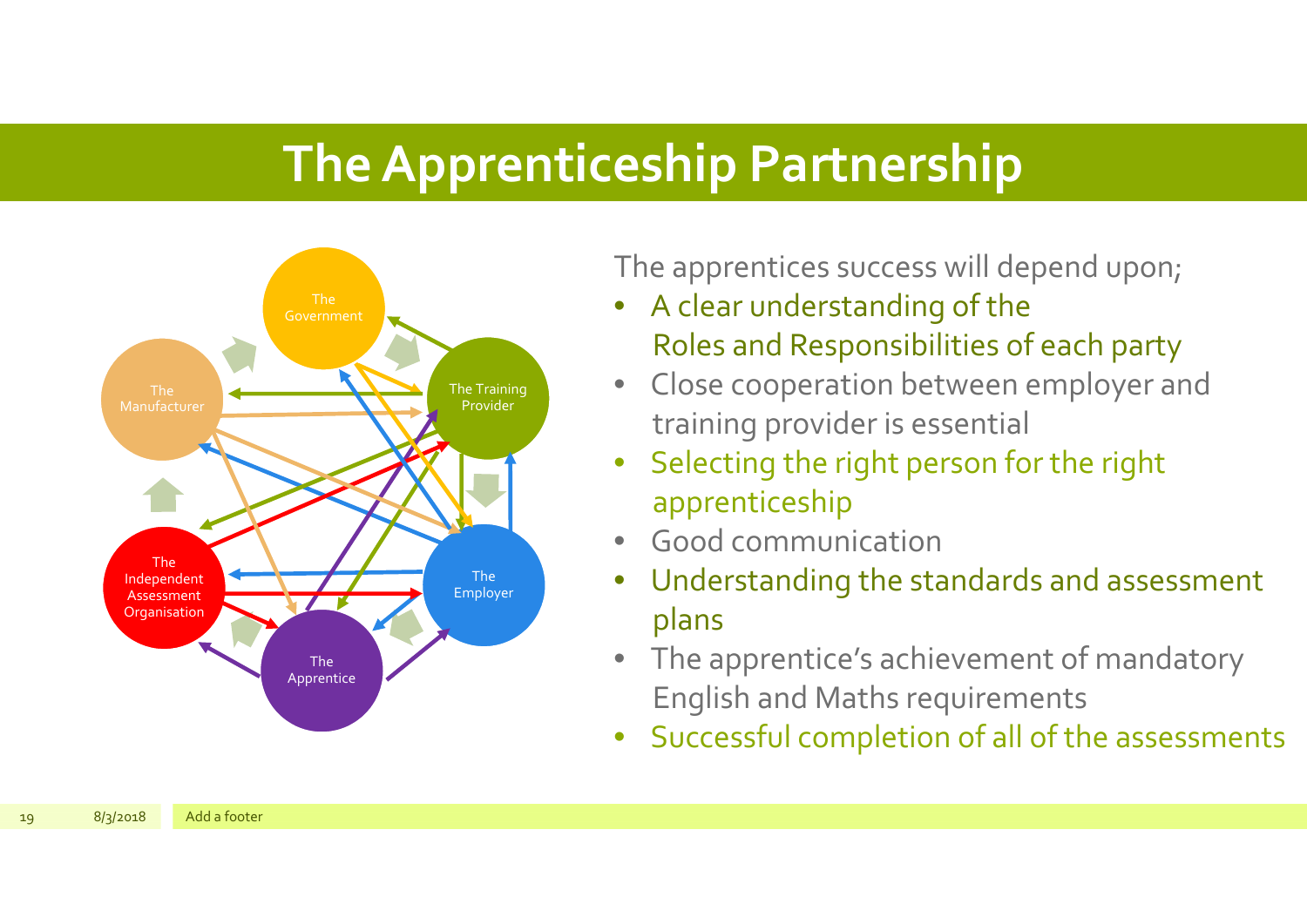### **Moving From Learning to Assessment**

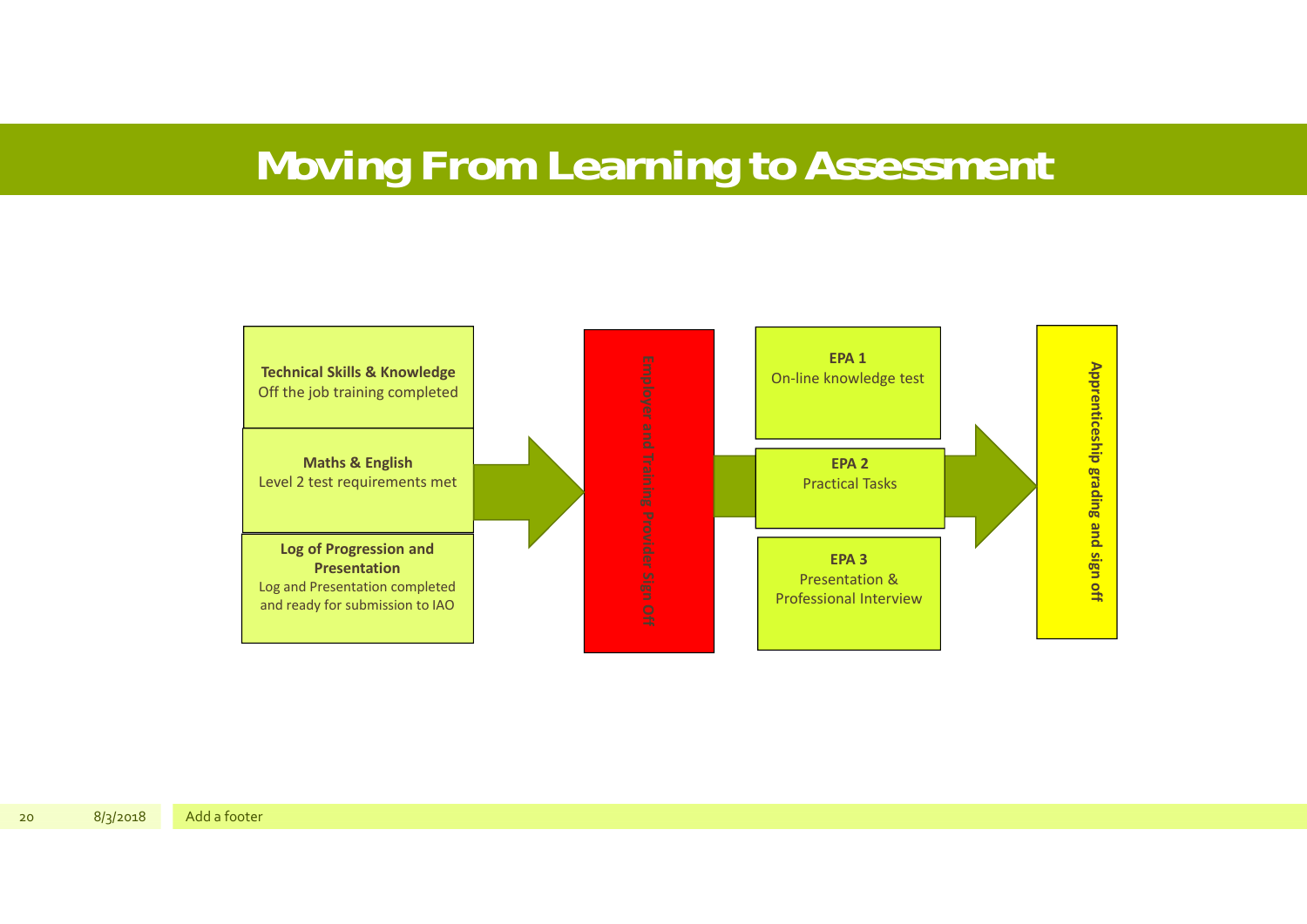### Apprenticeship End – Point - Assessments

- All trailblazer apprenticeship End Point Assessments (EPA's) must be carried out by a government registered Independent Assessment Organisation. It is the employers choice which one to use.
- All trailblazer apprenticeships must stipulate who will oversee the External Quality Assurance of the apprenticeship. Land-based Engineering is pleased to be working with Ofqual
- The End Point Assessments (EPA's) for Land-based Engineering apprenticeships fall into 3 areas;
- 1) On-line Knowledge Test (Generic)
- 2) Practical Tasks (3 separate tasks) (Generic and sector specific)
- 3) Professional Interview (Presentation) (Generic)

The assessments are designed to assess the, Knowledge, Skills and Behaviours of the apprentice

• At the employer's expense it is possible to retake a failed assessment without further study. Failure to pass a second attempt will mandate a further period of study.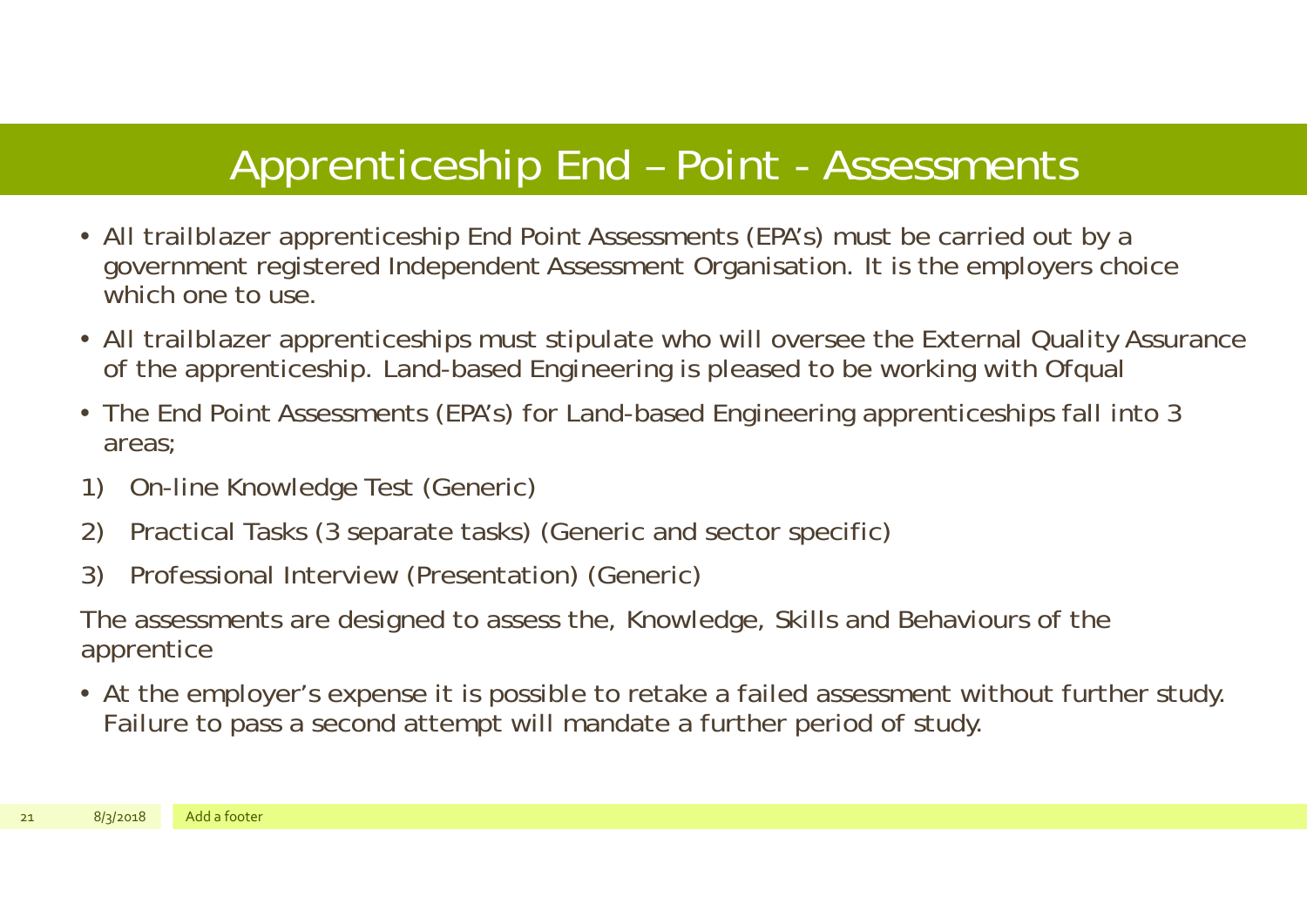## **On-Line Knowledge Assessments**

| Level         | <b>Question Type</b>                                                   | Number of<br><b>Questions</b> | <b>Grading %</b>                                       |
|---------------|------------------------------------------------------------------------|-------------------------------|--------------------------------------------------------|
| $\mathcal{P}$ | <b>Multi Choice</b>                                                    | 45                            | Pass 65%<br><b>Merit 75%</b><br><b>Distinction 90%</b> |
| 3             | <b>Multi Choice</b><br><b>Short Answer</b><br><b>Structured Answer</b> | 6<br>12<br>12<br>Total 30     | Pass 65%<br><b>Merit 75%</b><br><b>Distinction 90%</b> |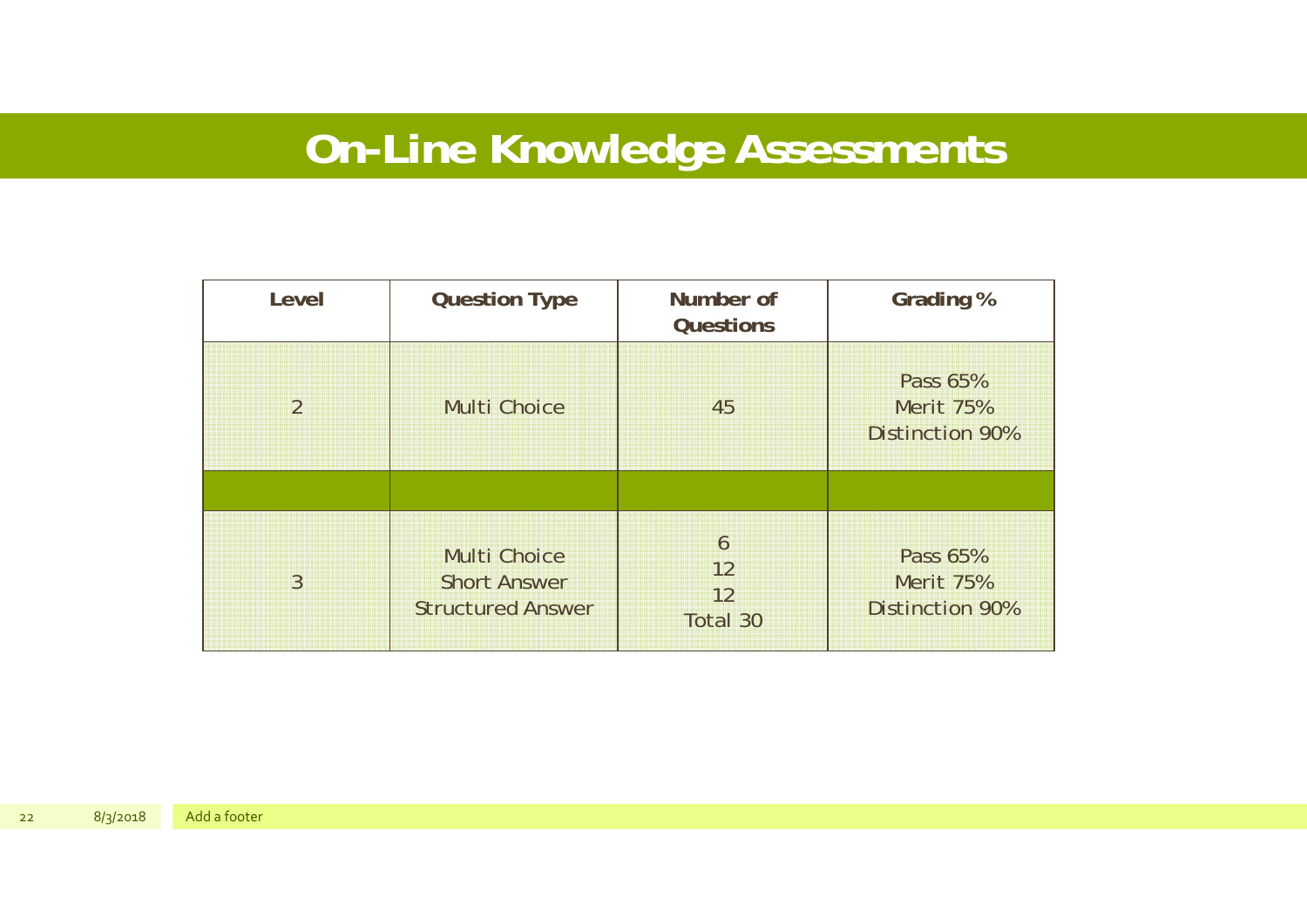### **Grading The Apprenticeship**

| Individual EPA Grade | <b>Points Awared</b> | Apprenticeship     | <b>Accumulated Points</b> |
|----------------------|----------------------|--------------------|---------------------------|
| achieved             |                      | Grading            | Range                     |
| Pass                 |                      | Pass               | $3 - h$                   |
| <b>Merit</b>         |                      | Merit              |                           |
| <b>Distinction</b>   |                      | <b>Distinction</b> |                           |

#### **Examples of the how apprenticeship grading is calculated**

| <b>Practical Tasks</b> | <b>Online Knowledge Test</b> | Professional     |                | Points Total   Overall Grading |  |  |
|------------------------|------------------------------|------------------|----------------|--------------------------------|--|--|
| <b>EPA</b>             | <b>EPA</b>                   | <b>Interview</b> |                | Awarded                        |  |  |
|                        |                              | <b>EPA</b>       |                |                                |  |  |
| Pass                   | Pass                         | Merit            | $\overline{4}$ | Pass                           |  |  |
| 1 Point                | 1 Point                      | 2 Points         |                |                                |  |  |
| <b>Distinction</b>     | Merit                        | Pass             |                | Merit                          |  |  |
| 3 Points               | 2 Points                     | 1 Points         |                |                                |  |  |
| <b>Distinction</b>     | <b>Distinction</b>           | <b>Merit</b>     | 8              | <b>Distinction</b>             |  |  |
| 3 Points               | 3 Points                     | 2 points         |                |                                |  |  |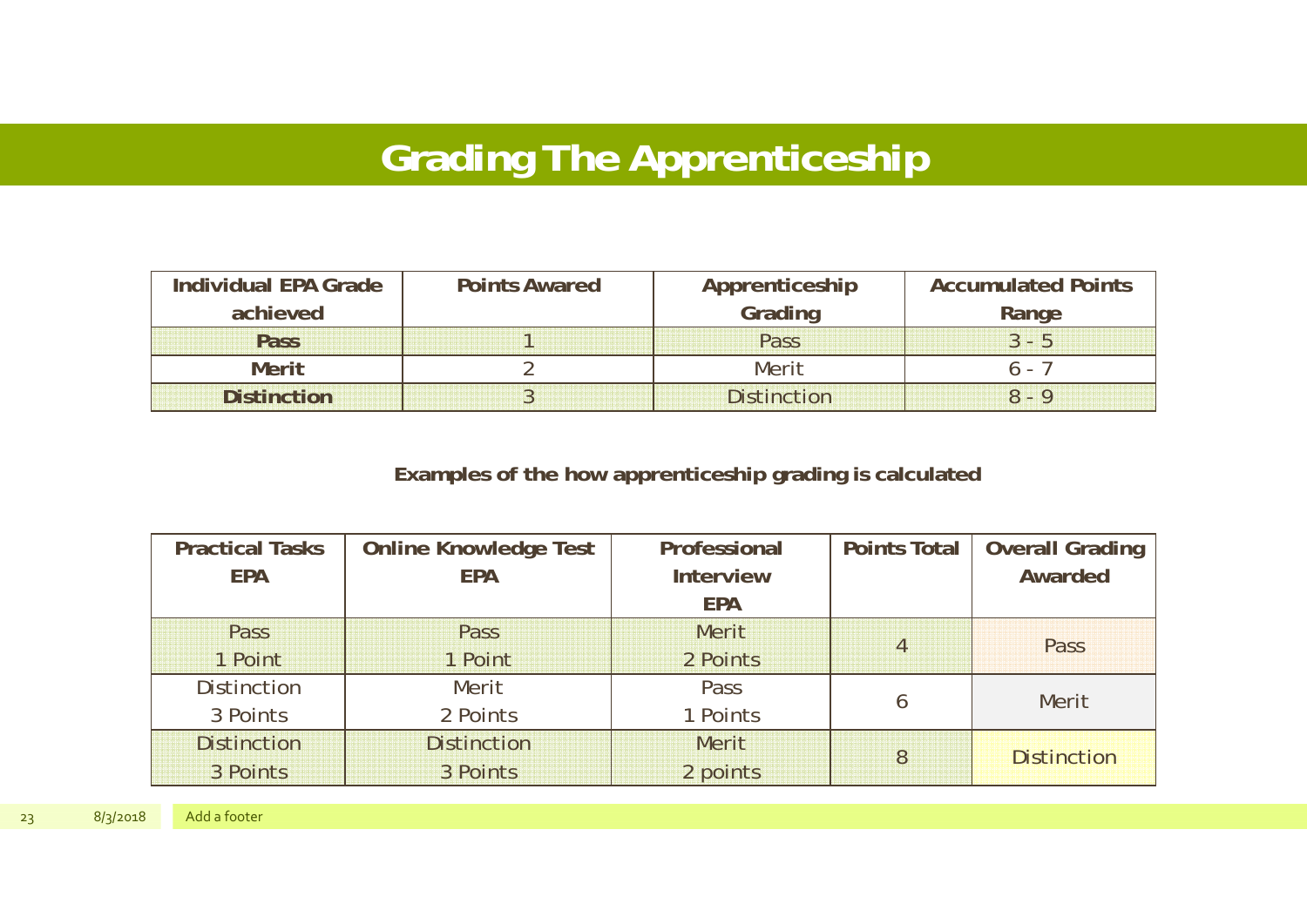#### **Practical Task End Point Assessment**

| Duration of the complete Practical Task EPA             | Dav<br>1 x 6 Hour            |
|---------------------------------------------------------|------------------------------|
| Number of tasks contained within the Practical Task EPA |                              |
| Maximum duration of each of the practical tasks         | <sup>1</sup> Hour 45 Minutes |

| <b>WINDOWSHIP WAS ARRESTED FOR THE UPPER</b><br>*******************************<br><b>Service</b><br>**********************************<br><br>.<br>00KXXX33000KXXX33000KXXXX | ********************************<br><b>c</b> D | <b>IVIA</b> <sup>r</sup> |  |
|-------------------------------------------------------------------------------------------------------------------------------------------------------------------------------|------------------------------------------------|--------------------------|--|

| Assessed in the Practical Tasks EPA<br>ÎС.                                                |                          |  |  |  |  |  |  |
|-------------------------------------------------------------------------------------------|--------------------------|--|--|--|--|--|--|
| $\overline{\phantom{a}}$                                                                  |                          |  |  |  |  |  |  |
| THE R. P. LEWIS CO., LANSING.<br><b><i><u>ALLE DE LES DE</u></i></b><br>.<br><b></b><br>. |                          |  |  |  |  |  |  |
| $\sim$<br>.<br>,,,,,,,,,,,,,,,,,,,,,,<br>***************                                  | <b>STATE OF STATE OR</b> |  |  |  |  |  |  |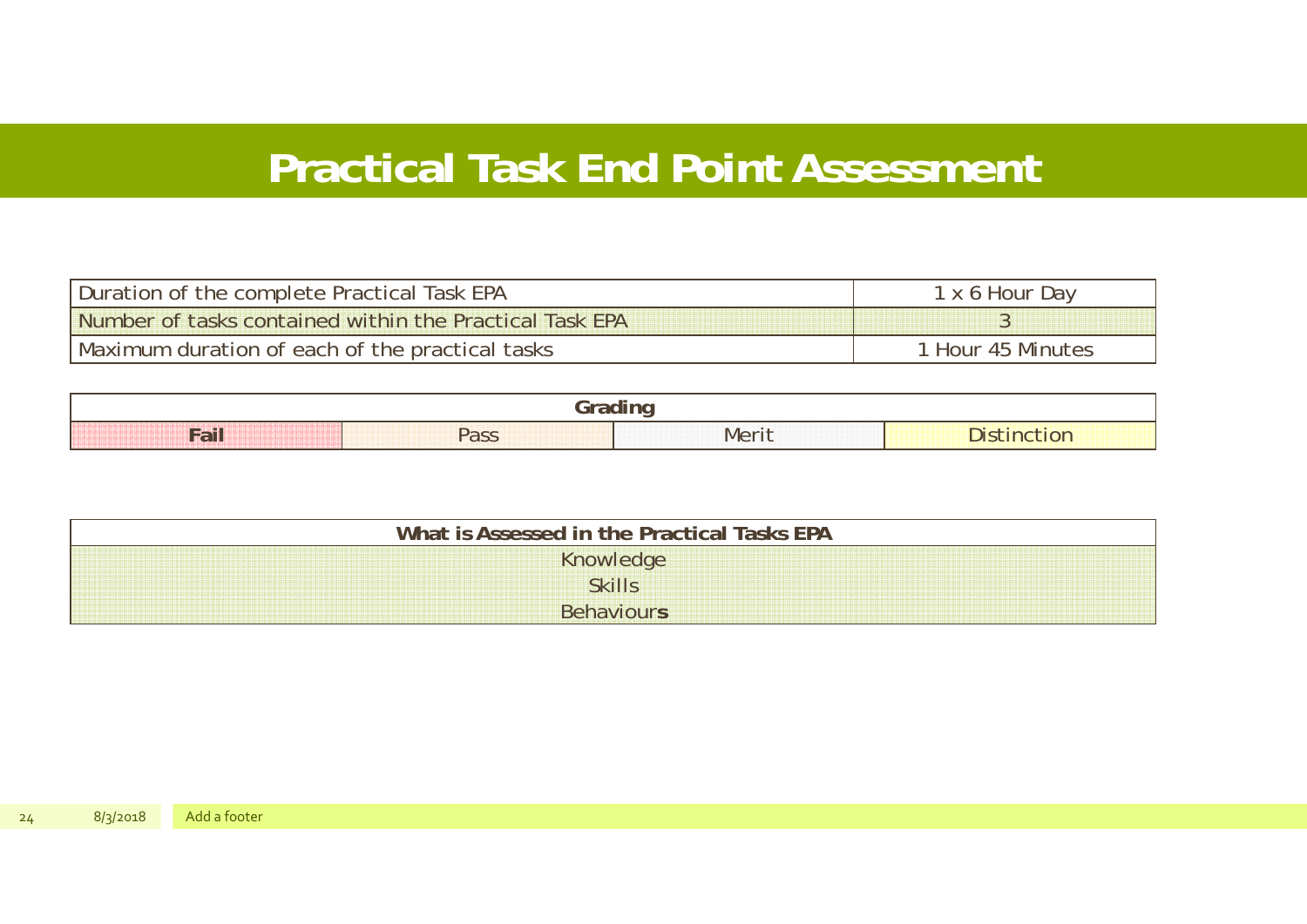### **2016 Apprenticeship Funding Matrix**

|                                                                              | Cap 1  | Cap <sub>2</sub> | Cap 3  | Cap 4   | Cap <sub>5</sub> |
|------------------------------------------------------------------------------|--------|------------------|--------|---------|------------------|
| <b>Max Core Government</b><br>Contribution, £2 for every £1 from<br>employer | £2,000 | £3,000           | £6,000 | £8,000  | £18,000          |
| Recruitment of 16-18 year old                                                | £600   | £900             | £1,800 | £2,400  | £5,400           |
| <b>Small Business Supplement</b><br><50 employees                            | £500   | £500             | £900   | £1,200  | £2,700           |
| <b>Successful Completion of</b><br>Apprenticeship                            | £500   | £500             | £900   | £1,200  | £2,700           |
| <b>Maxim Government Contribution</b>                                         | £3,600 | £4,900           | £9,600 | £12,800 | £28,800          |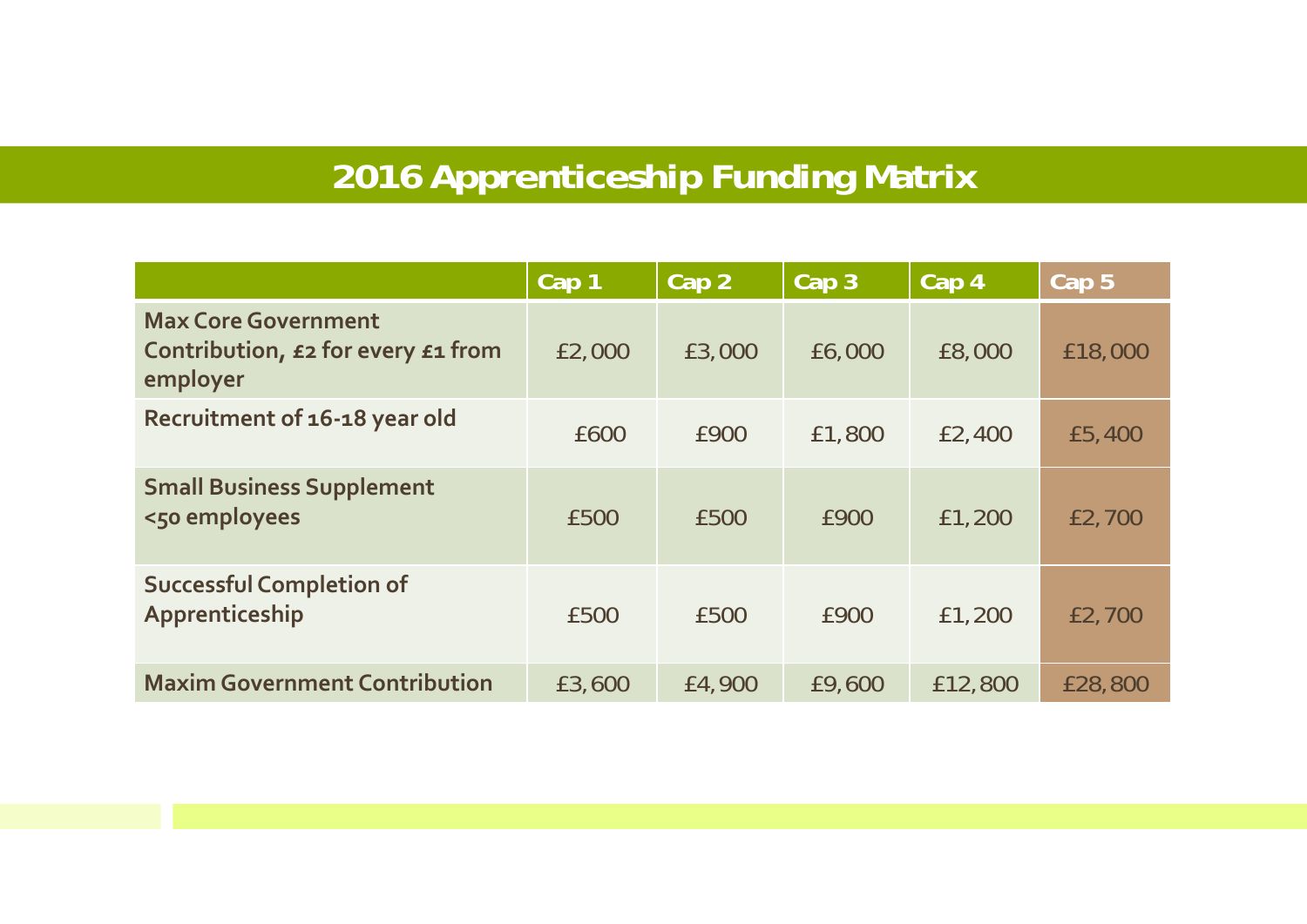#### **Trailblazer apprenticeship funding from May 2017**

#### Details from Department for Education Funding bands increased from 5 to 15 bands

| <b>Band</b><br>$\mathbf{1}$ | <b>Band</b><br>$\overline{2}$ | <b>Band</b> | <b>Band</b> | <b>Band</b> | <b>Band</b><br>6 | <b>Band</b>                        | Band<br>8 | <b>Band</b><br>$\overline{9}$ | <b>Band</b><br>10                                                         | <b>Band</b><br>11 | <b>Band</b><br>12                                       | Band<br>13 | <b>Band</b><br>14 | <b>Band</b><br>15                                        |
|-----------------------------|-------------------------------|-------------|-------------|-------------|------------------|------------------------------------|-----------|-------------------------------|---------------------------------------------------------------------------|-------------------|---------------------------------------------------------|------------|-------------------|----------------------------------------------------------|
| £<br>1500                   | £<br>2000                     | £<br>2500   | £<br>3000   | E<br>3500   | £<br>4000        | £<br>5000                          | £<br>6000 | £<br>9000                     | £<br>12000                                                                | £<br>15000        | f<br>18,000                                             | £<br>21000 | £<br>24000        | £<br>27,000                                              |
|                             |                               |             |             |             |                  | <b>Trailblazer apprenticeships</b> |           |                               | Totals shown in each band are the maximum that government will contribute |                   | Engineering<br>pue<br>Engineer<br>based-<br>Ser<br>vice |            |                   | Engineering<br> -pue <sup>-</sup><br>based<br>Technician |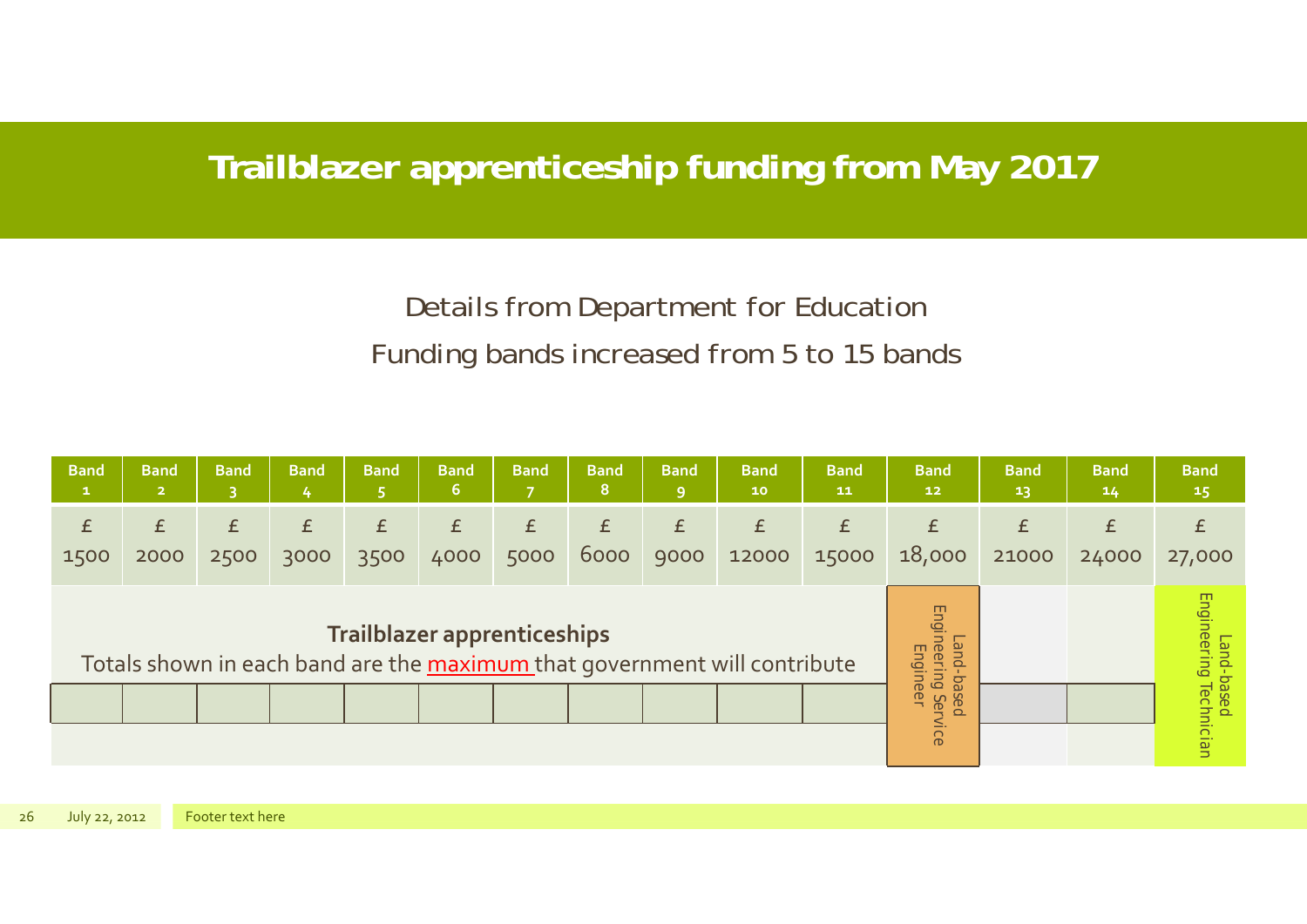#### **Trailblazer apprenticeship funding from May 2018**

#### Details from Department for Education

#### Funding bands increased from 15 - 30 bands

| <b>Band</b>  | <b>Band</b>  | Band   | <b>Band</b> | <b>Band</b> | <b>Band</b>   | Band                     | <b>Band</b> | <b>Band</b> | Band           | Band   | <b>Band</b> | <b>Band</b> | <b>Band</b> | Band    | <b>Banz</b> | Band    | <b>Band</b>    | <b>Band</b> | <b>Band</b>             | <b>Band</b>    | <b>Band</b> | <b>Band</b> | <b>Band</b> | <b>Band</b> | Band          | <b>Band</b> | <b>Band</b>    | Band    | <b>Band</b> |
|--------------|--------------|--------|-------------|-------------|---------------|--------------------------|-------------|-------------|----------------|--------|-------------|-------------|-------------|---------|-------------|---------|----------------|-------------|-------------------------|----------------|-------------|-------------|-------------|-------------|---------------|-------------|----------------|---------|-------------|
| $\mathbf{P}$ | $\mathbf{N}$ | ω      | بجيد ا      | <b>un</b>   | ന             | $\overline{\phantom{0}}$ | $\infty$    | Ğ.          | $\overline{5}$ | 旨      | 12          | 品           | /F)         | 5F      | 19          | L.      | $\overline{8}$ | 55          | $\overline{\mathbf{c}}$ | $\overline{2}$ | ់ដ          | 'ಜ          | 24          | 25          | $\frac{2}{5}$ | 2           | $\frac{28}{8}$ | 29      | ပ္စ         |
| £1,500       | £2,000       | £2,500 | £3,000      | £3,500      | <b>E4,000</b> | £4,500                   | £5,000      | £6,000      | £7,000         | £8,000 | £9,000      | £10,000     | E11,000     | £12,000 | £13,000     | £14,000 | £15,000        | £16,000     | E17,000                 | £18,000        | £19,000     | £20,000     | £21,000     | £22,000     | £23,000       | £24,000     | £25,000        | £26,000 | £27<br>000' |

**Trailblazer apprenticeships** Totals shown in each band are the maximum that governmen<sup>t</sup> will contribute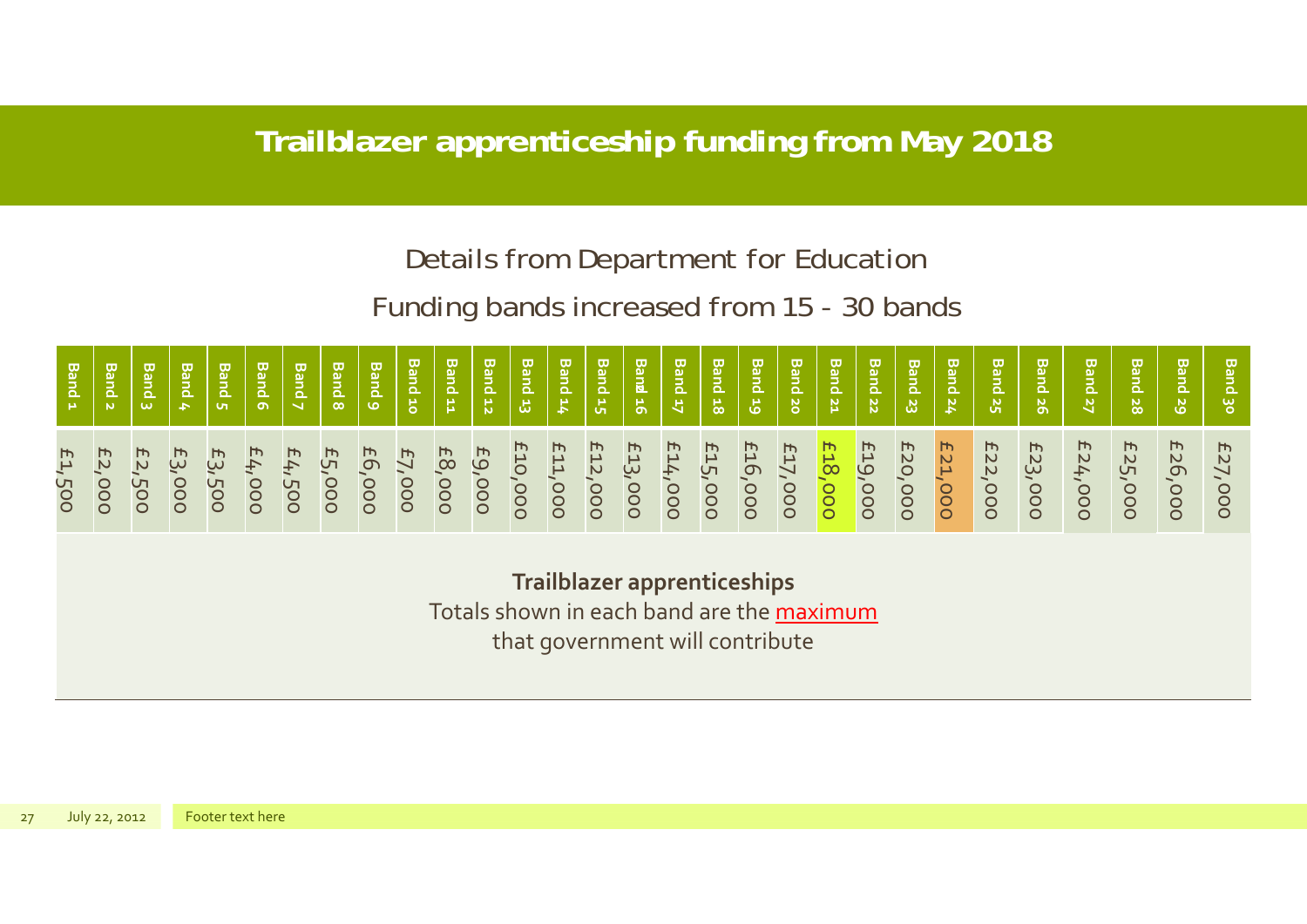#### **Funding Clarification**

- The funding band indicates the maximum that the government will contribute towards the apprenticeship. (This is not the defined cost of the apprenticeship)
- The assessment cost can be no more than 20% of the funding band total
- Employers are expected to negotiate the price of the apprenticeship delivery with the training provider
- Employers can request add-on elements to the apprenticeship for which they will be charged accordingly
- Employers cannot ask for elements of the apprenticeship standard to be deleted from the apprenticeship. If its in the standard it has to be delivered!
- Costs over and above the apprenticeship funding band will be invoiced to the employer
- Government release 80% of the funding spread equally over the apprenticeship and withholds the final 20% until completion of the apprenticeship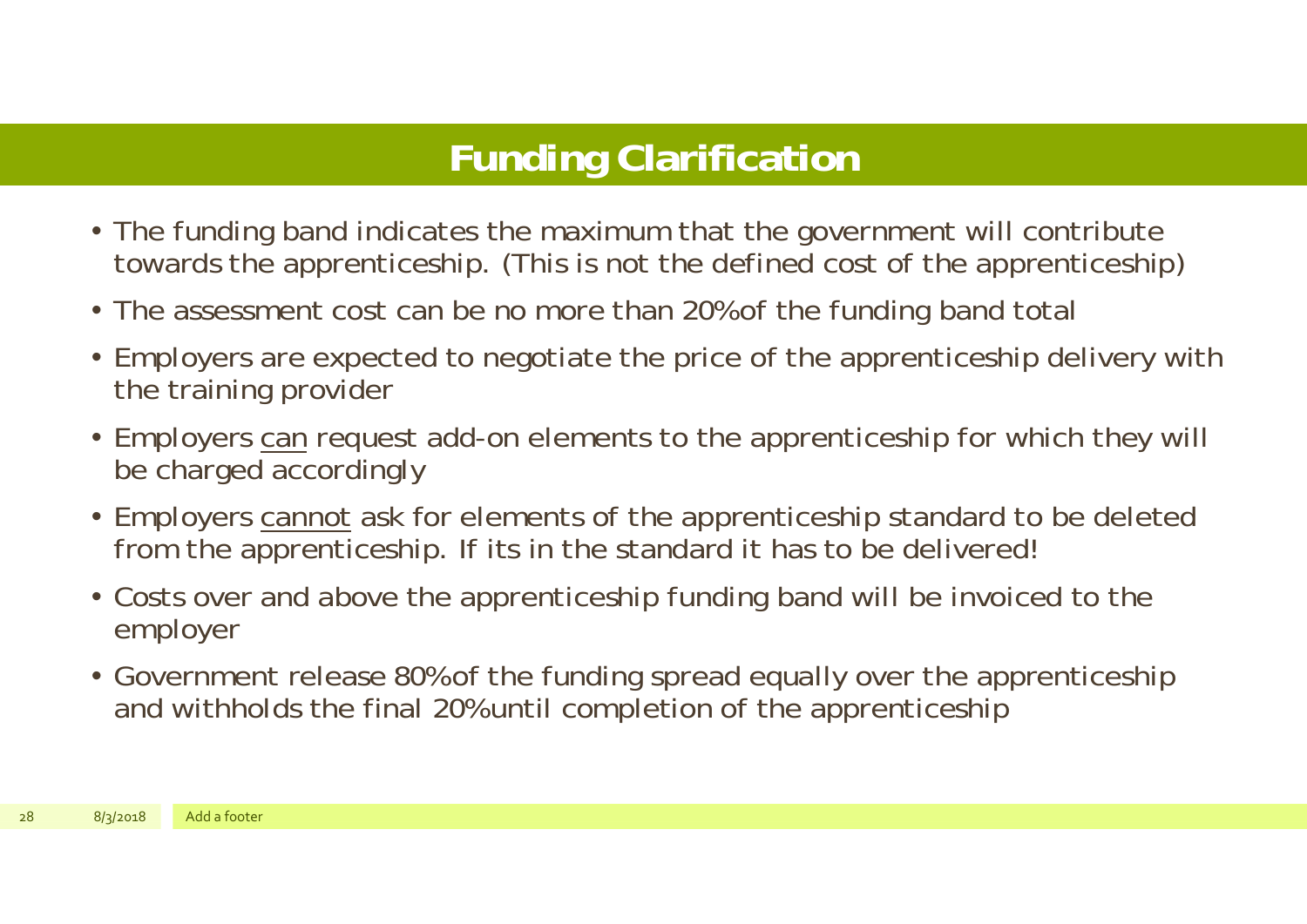## **Co-Investment in Apprenticeships: From August 2018**

| Levy Payers (Pay bill over £3 million)                      | HMRC collect levy payment £ sterling each<br>month                                                                         |
|-------------------------------------------------------------|----------------------------------------------------------------------------------------------------------------------------|
|                                                             | Multiply by % of staff working in England                                                                                  |
|                                                             | Add 10% Government contribution                                                                                            |
| Credits in the employers account are valid<br>for 24 months | Credit contributions into the Employers<br>Apprenticeship Service Account each month<br>Credits are digital not E sterling |
| Non Levy Payers $> 50$ employees                            | Government pay 90% of the apprenticeship<br>cost                                                                           |
|                                                             | Employer pays 10% of the apprenticeship<br>cost                                                                            |
| Non Levy Payers < 50 Employees                              | Government pays 100% of costs up to<br>funding band allocated                                                              |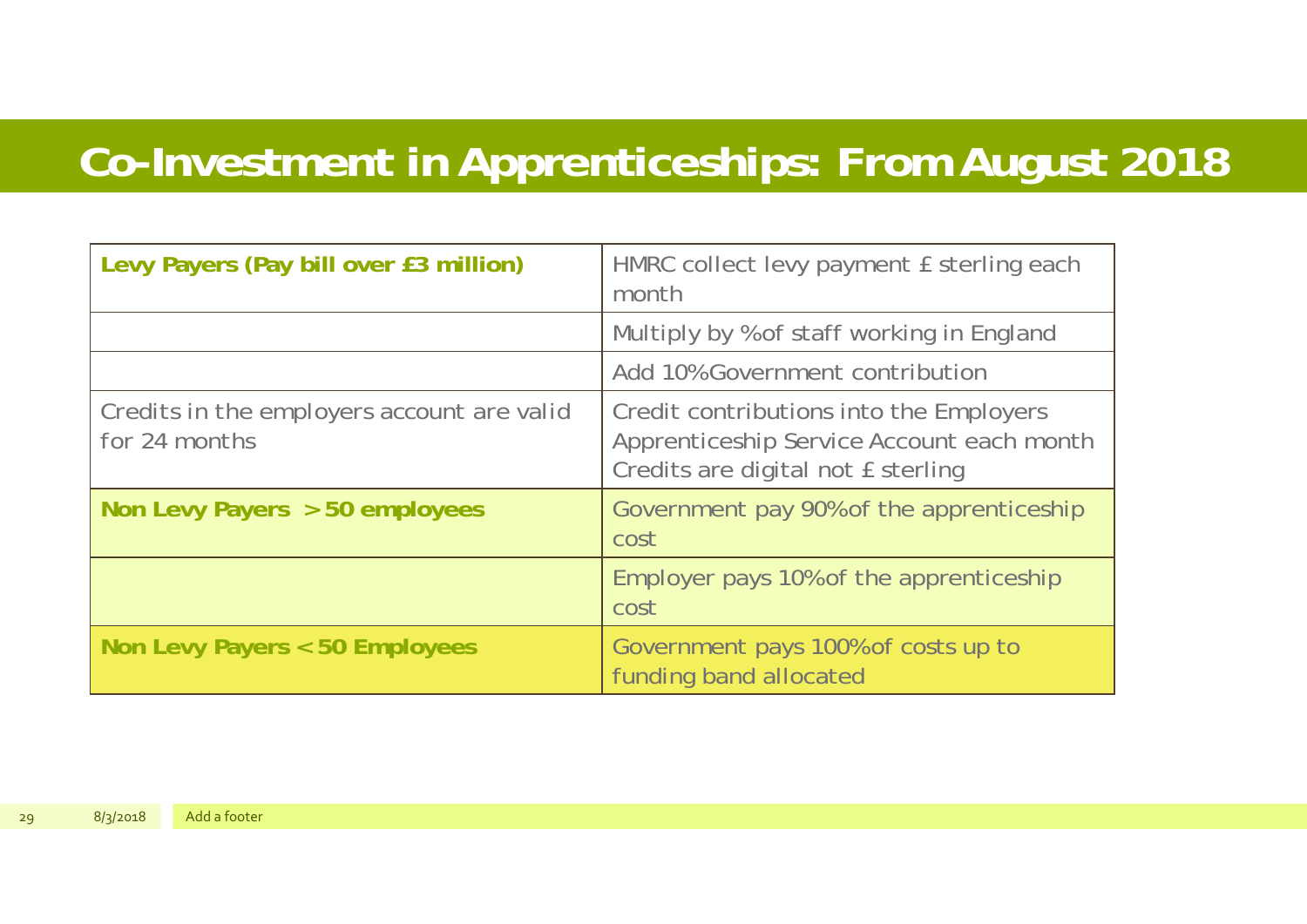#### **Incentives to Employ Apprentices**

- Employers receive £1,000 for taking on a 16-18 year old apprentice or a 19-24 year old apprentice who has previously been in care. 50% paid at 3 months and the balance at 12 months. Paid via the training provider. Paid in £ sterling not credits
- For apprentices without basic English and Maths at Level 2. The government will fund training providers £471 per subject to deliver this.
- Training providers also receive £1,000 for taking on a 16-18 year old apprentice or 19-24 year old apprentice classified as a care leaver.
- For full details go to www.gov.uk and search for apprenticeship funding rules 2018 to 2019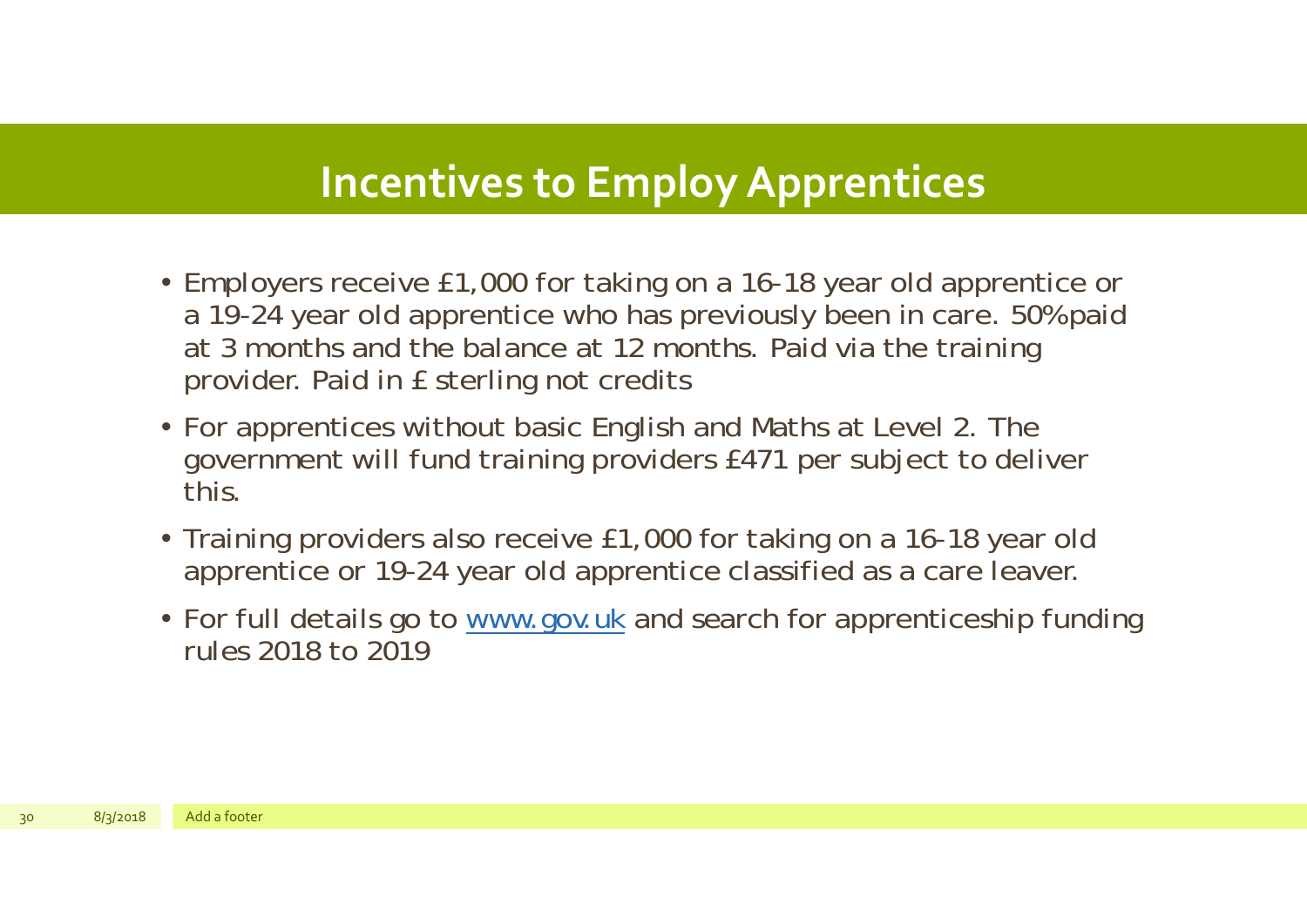The New Trailblazer Apprenticeships will be as successful as the Industry makes them